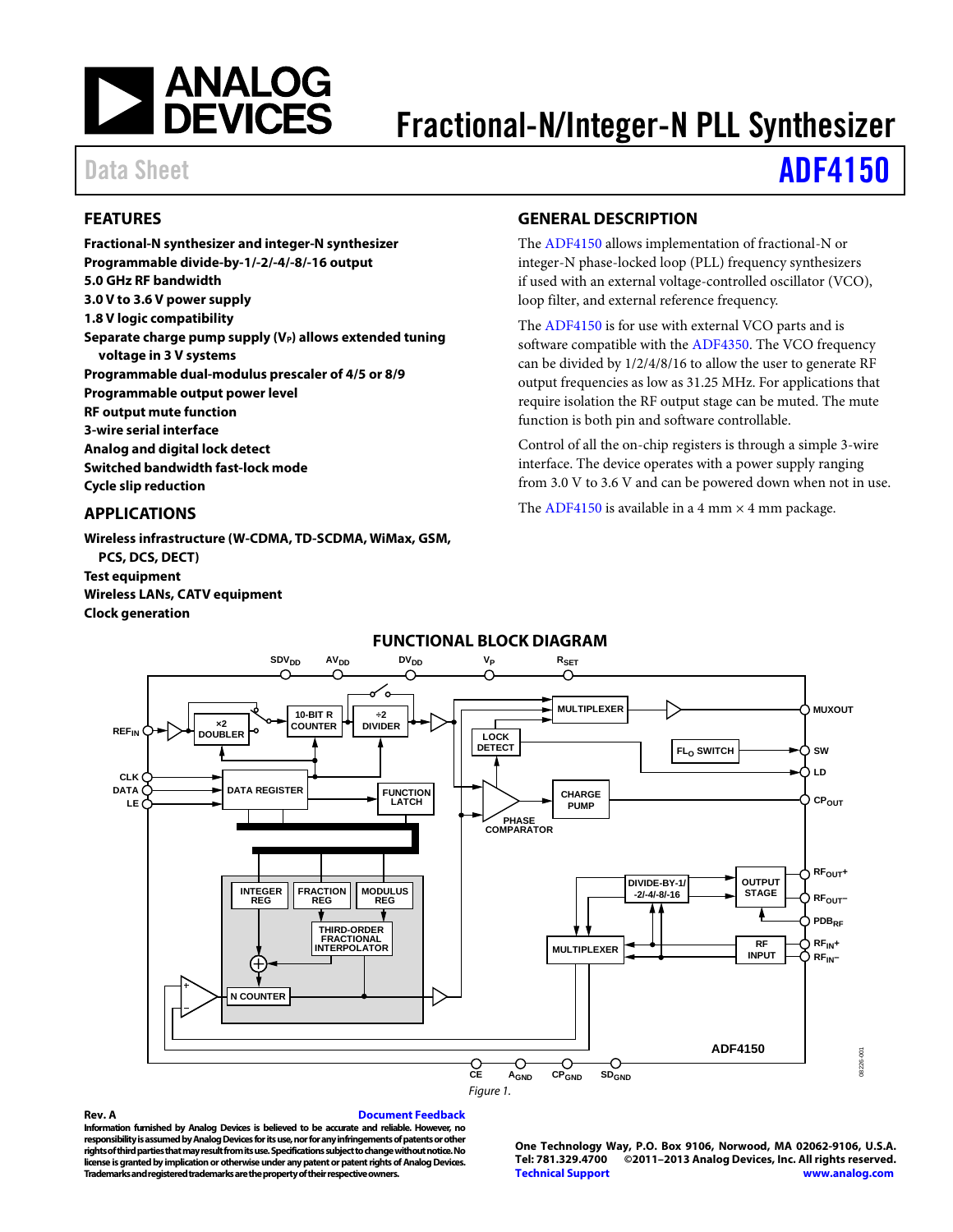# **ADF4150**

# **TABLE OF CONTENTS**

| INT, FRAC, MOD, and R Counter Relationship 11     |
|---------------------------------------------------|
|                                                   |
|                                                   |
| Phase Frequency Detector (PFD) and Charge Pump 11 |
|                                                   |
|                                                   |
|                                                   |
|                                                   |
|                                                   |
|                                                   |

| Reference Doubler and Reference Divider  21           |  |
|-------------------------------------------------------|--|
|                                                       |  |
| Cycle Slip Reduction for Faster Lock Times 22         |  |
|                                                       |  |
|                                                       |  |
|                                                       |  |
|                                                       |  |
|                                                       |  |
| Spur Consistency and Fractional Spur Optimization  24 |  |
|                                                       |  |
|                                                       |  |
|                                                       |  |
|                                                       |  |
| PCB Design Guidelines for Chip Scale Package  26      |  |
|                                                       |  |
|                                                       |  |
|                                                       |  |

### <span id="page-1-0"></span>**REVISION HISTORY**

| $11/13$ —Rev. 0 to Rev. A        |
|----------------------------------|
|                                  |
| 7/11—Revision 0: Initial Version |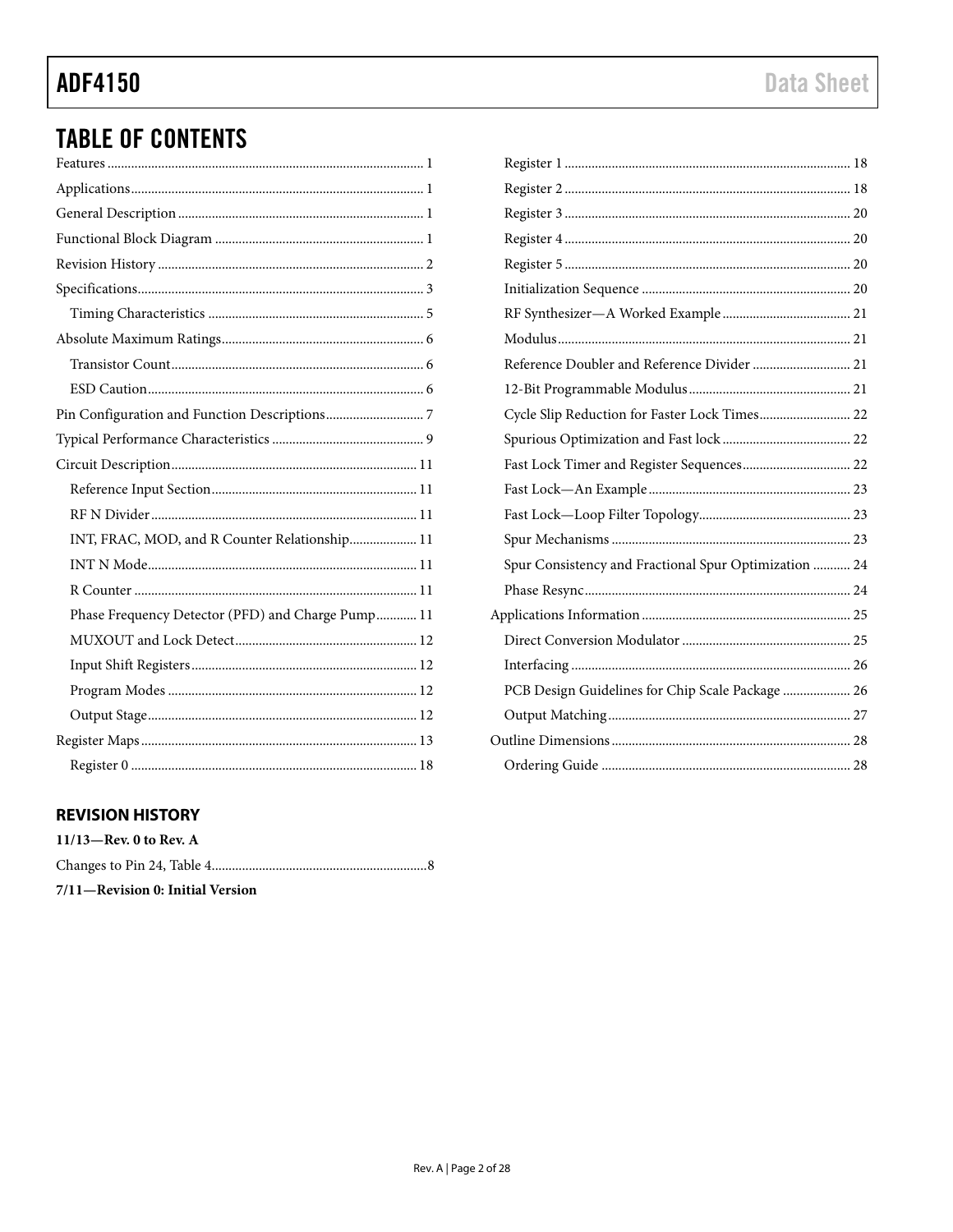# <span id="page-2-0"></span>**SPECIFICATIONS**

 $AV_{DD} = DV_{DD} = SD_{VDD} = 3.3 V \pm 10\%$ ;  $V_P = AV_{DD}$  to 5.5 V;  $AGND = DGND = 0$  V;  $T_A = T_{MIN}$  to  $T_{MAX}$ , unless otherwise noted. The operating temperature range is −40°C to +85°C.

#### **Table 1.**

|                                                                             |                        | <b>B</b> Version        |                        |               |                                                     |  |  |  |  |  |  |
|-----------------------------------------------------------------------------|------------------------|-------------------------|------------------------|---------------|-----------------------------------------------------|--|--|--|--|--|--|
| <b>Parameter</b>                                                            | Min                    | <b>Typ</b>              | Max                    | Unit          | <b>Conditions/Comments</b>                          |  |  |  |  |  |  |
| <b>REF<sub>IN</sub> CHARACTERISTICS</b>                                     |                        |                         |                        |               |                                                     |  |  |  |  |  |  |
| Input Frequency                                                             | 10                     |                         | 250                    | <b>MHz</b>    | For $f < 10$ MHz ensure slew rate $> 21$ V/ $\mu s$ |  |  |  |  |  |  |
| <b>Input Sensitivity</b>                                                    | 0.7                    |                         | <b>AV<sub>DD</sub></b> | V p-p         | Biased at AV <sub>pp</sub> /2 <sup>1</sup>          |  |  |  |  |  |  |
| Input Capacitance                                                           |                        |                         | 5.0                    | pF            |                                                     |  |  |  |  |  |  |
| Input Current                                                               |                        |                         | ±60                    | μA            |                                                     |  |  |  |  |  |  |
| RF INPUT CHARACTERISTICS                                                    |                        |                         |                        |               |                                                     |  |  |  |  |  |  |
| RF Input Frequency (RF <sub>IN</sub> ), RF Output<br><b>Buffer Disabled</b> | 0.5                    |                         | 4.0                    | GHz           | $-10$ dBm $\leq$ RF input power $\leq$ +5 dBm       |  |  |  |  |  |  |
| RF Input Frequency (RFIN), RF Output<br><b>Buffer Disabled</b>              | 0.5                    |                         | 5.0                    | GHz           | $-5$ dBm $\leq$ RF input power $\leq$ +5 dBm        |  |  |  |  |  |  |
| RF Input Frequency (RFIN) RF Output<br><b>Buffer Enabled</b>                | 0.5                    |                         | 3.5                    | GHz           | $-10$ dBm $\leq$ RF input power $\leq$ +5 dBm       |  |  |  |  |  |  |
| RF Input Frequency (RFIN) RF Output<br><b>Buffer and Dividers Enabled</b>   | 0.5                    |                         | 3.0                    | GHz           | $-10$ dBm $\leq$ RF input power $\leq$ +5 dBm       |  |  |  |  |  |  |
| Prescaler Output Frequency                                                  |                        |                         | 750                    | <b>MHz</b>    |                                                     |  |  |  |  |  |  |
| MAXIMUM PFD FREQUENCY                                                       |                        |                         |                        |               |                                                     |  |  |  |  |  |  |
| Fractional-N (Low Spur Mode)                                                |                        |                         | 26                     | MHz           |                                                     |  |  |  |  |  |  |
| Fractional-N Mode (Low Noise Mode)                                          |                        |                         | 32                     | <b>MHz</b>    |                                                     |  |  |  |  |  |  |
| Integer-N Mode                                                              |                        |                         | 32                     | <b>MHz</b>    |                                                     |  |  |  |  |  |  |
| <b>CHARGE PUMP</b>                                                          |                        |                         |                        |               |                                                     |  |  |  |  |  |  |
| Icp Sink/Source                                                             |                        |                         |                        |               | $R_{\text{SFT}} = 5.1 \text{ k}\Omega$              |  |  |  |  |  |  |
| <b>High Value</b>                                                           |                        | 4.65                    |                        | mA            |                                                     |  |  |  |  |  |  |
| Low Value                                                                   |                        | 0.29                    |                        | mA            |                                                     |  |  |  |  |  |  |
| R <sub>SET</sub> Range                                                      | 2.7                    |                         | 10                     | $k\Omega$     |                                                     |  |  |  |  |  |  |
| I <sub>CP</sub> Leakage                                                     |                        | $\mathbf{1}$            |                        | nA            | $V_{CP} = V_P/2$                                    |  |  |  |  |  |  |
| Sink and Source Current Matching                                            |                        | $\overline{2}$          |                        | $\frac{0}{0}$ | $0.5 V \leq V_{CP} \leq V_P - 0.5 V$                |  |  |  |  |  |  |
| $I_{CP}$ vs. $V_{CP}$                                                       |                        | 1                       |                        | $\%$          | $0.5 V \leq V_{CP} \leq V_P - 0.5 V$                |  |  |  |  |  |  |
| Icp vs. Temperature                                                         |                        | $\overline{2}$          |                        | $\frac{0}{0}$ | $V_{CP} = V_P/2$                                    |  |  |  |  |  |  |
| <b>LOGIC INPUTS</b>                                                         |                        |                         |                        |               |                                                     |  |  |  |  |  |  |
| Input High Voltage, VINH                                                    | 1.5                    |                         |                        | v             |                                                     |  |  |  |  |  |  |
| Input Low Voltage, VINL                                                     |                        |                         | 0.6                    | $\vee$        |                                                     |  |  |  |  |  |  |
| Input Current, INH/INL                                                      |                        |                         | ±1                     | μA            |                                                     |  |  |  |  |  |  |
| Input Capacitance, CIN                                                      |                        |                         | 3.0                    | pF            |                                                     |  |  |  |  |  |  |
| LOGIC OUTPUTS                                                               |                        |                         |                        |               |                                                     |  |  |  |  |  |  |
| Output High Voltage, VOH                                                    | $DV_{DD} - 0.4$        |                         |                        | V             | CMOS output chosen                                  |  |  |  |  |  |  |
| Output High Current, loH                                                    |                        |                         | 500                    | μA            |                                                     |  |  |  |  |  |  |
| Output Low Voltage, Vo                                                      |                        |                         | 0.4                    | v             | $I_{OL} = 500 \mu A$                                |  |  |  |  |  |  |
| POWER SUPPLIES                                                              |                        |                         |                        |               |                                                     |  |  |  |  |  |  |
| <b>AV</b> <sub>DD</sub>                                                     | 3.0                    |                         | 3.6                    | V             |                                                     |  |  |  |  |  |  |
| DV <sub>DD</sub> , SD <sub>VDD</sub>                                        |                        | <b>AV</b> <sub>DD</sub> |                        |               |                                                     |  |  |  |  |  |  |
| $V_P$                                                                       | <b>AV<sub>DD</sub></b> |                         | 5.5                    | V             |                                                     |  |  |  |  |  |  |
| $D\mathsf{I}_{\text{DD}} + \mathsf{Al}_{\text{DD}}^2$                       |                        | 50                      | 60                     | mA            |                                                     |  |  |  |  |  |  |
| <b>Output Dividers</b>                                                      |                        | 6 to 24                 |                        | mA            | Each output divide by two consumes 6 mA             |  |  |  |  |  |  |
| I <sub>RFOUT</sub> <sup>2</sup>                                             |                        | 24                      | 32                     | mA            | RF output stage is programmable                     |  |  |  |  |  |  |
| Low Power Sleep Mode                                                        |                        | 1                       |                        | μA            |                                                     |  |  |  |  |  |  |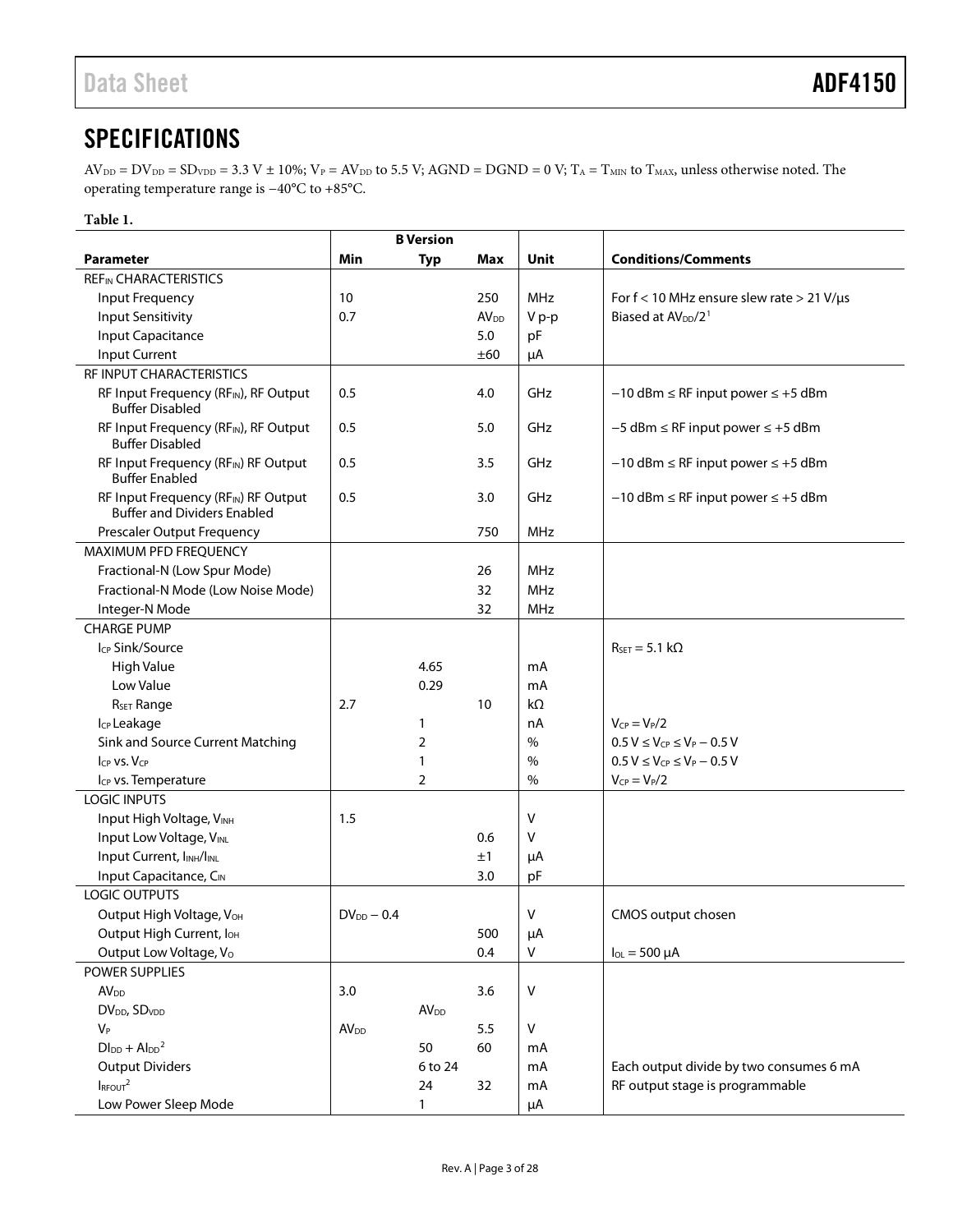<span id="page-3-0"></span>

|                                                                     |       | <b>B</b> Version |      |                 |                                                                              |
|---------------------------------------------------------------------|-------|------------------|------|-----------------|------------------------------------------------------------------------------|
| <b>Parameter</b>                                                    | Min   | <b>Typ</b>       | Max  | Unit            | <b>Conditions/Comments</b>                                                   |
| RF OUTPUT CHARACTERISTICS                                           |       |                  |      |                 |                                                                              |
| Minimum Output Frequency Using RF<br><b>Output Dividers</b>         | 31.25 |                  |      | <b>MHz</b>      | 500 MHz VCO input and divide-by-16 selected                                  |
| Maximum RFIN Frequency Using RF<br><b>Output Dividers</b>           |       |                  | 4400 | MHz             |                                                                              |
| Harmonic Content (Second)                                           |       | $-19$            |      | dBc             | Fundamental VCO output                                                       |
| Harmonic Content (Third)                                            |       | $-13$            |      | dBc             | Fundamental VCO output                                                       |
| Harmonic Content (Second)                                           |       | $-20$            |      | dBc             | Divided VCO output                                                           |
| Harmonic Content (Third)                                            |       | $-10$            |      | dBc             | Divided VCO output                                                           |
| Output Power <sup>3</sup>                                           |       | $-4$             |      | dBm             | Maximum setting                                                              |
|                                                                     |       | $+5$             |      | dBm             | Minimum setting                                                              |
| <b>Output Power Variation</b>                                       |       | ±1               |      | dB              |                                                                              |
| Level of Signal With RF Mute Enabled                                |       | $-40$            |      | d <sub>Bm</sub> |                                                                              |
| NOISE CHARACTERISTICS                                               |       |                  |      |                 |                                                                              |
| Normalized Phase Noise Floor<br>(PN <sub>SYNTH</sub> ) <sup>4</sup> |       | $-223$           |      | dBc/Hz          | PLL loop BW = 500 kHz (ABP = 3 ns)                                           |
| Normalized 1/f Noise (PN <sub>1f</sub> ) <sup>5</sup>               |       | $-123$           |      | dBc/Hz          | 10 kHz offset. Normalized to 1 GHz. (ABP = 3 ns)                             |
| Normalized Phase Noise Floor<br>(PN <sub>SYNTH</sub> ) <sup>4</sup> |       | $-222$           |      | dBc/Hz          | PLL loop BW = 500 kHz (ABP = 6 ns); low noise<br>mode selected               |
| Normalized 1/f Noise (PN <sub>1f</sub> ) <sup>5</sup>               |       | $-119$           |      | dBc/Hz          | 10 kHz offset; normalized to 1 GHz; (ABP = 6 ns);<br>low noise mode selected |
| Spurious Signals Due to PFD<br>Frequency <sup>6</sup>               |       | $-90$            |      | dBc             | VCO output                                                                   |
|                                                                     |       | $-75$            |      | dBc             | RF output buffers                                                            |

<span id="page-3-2"></span><span id="page-3-1"></span> $1$  AC coupling ensures AV<sub>DD</sub>/2 bias.

 $2 T_A = 25^{\circ}C$ ;  $\text{AV}_{DD} = \text{DV}_{DD} = 3.3 \text{ V}$ ; prescaler = 8/9; fREFIN = 100 MHz; fPFD = 26 MHz; fRF = 1.7422 GHz.

<sup>3</sup> Using a tuned load.

<sup>4</sup> The synthesizer phase noise floor is estimated by measuring the in-band phase noise at the output of the VCO and subtracting 20 log N (where N is the N divider value) and 10 log FPFD. PN<sub>SYNTH</sub> = PN<sub>TOT</sub> − 10logF<sub>PFD</sub> − 20logN.

 $^5$  The PLL phase noise is composed of 1/f (flicker) noise plus the normalized PLL noise floor. The formula for calculating the 1/f noise contribution at an RF frequency (F $_{\rm RF}$ ) and at a frequency offset (f) is given by PN = P<sub>1.1</sub>+10log(10 kHz/f) + 20log(F<sub>ff</sub>/1 GHz). Both the normalized phase noise floor and flicker noise are modeled in ADIsimPLL.<br><sup>6</sup> Spurious measured on EVAL-ADF4150EB1Z, using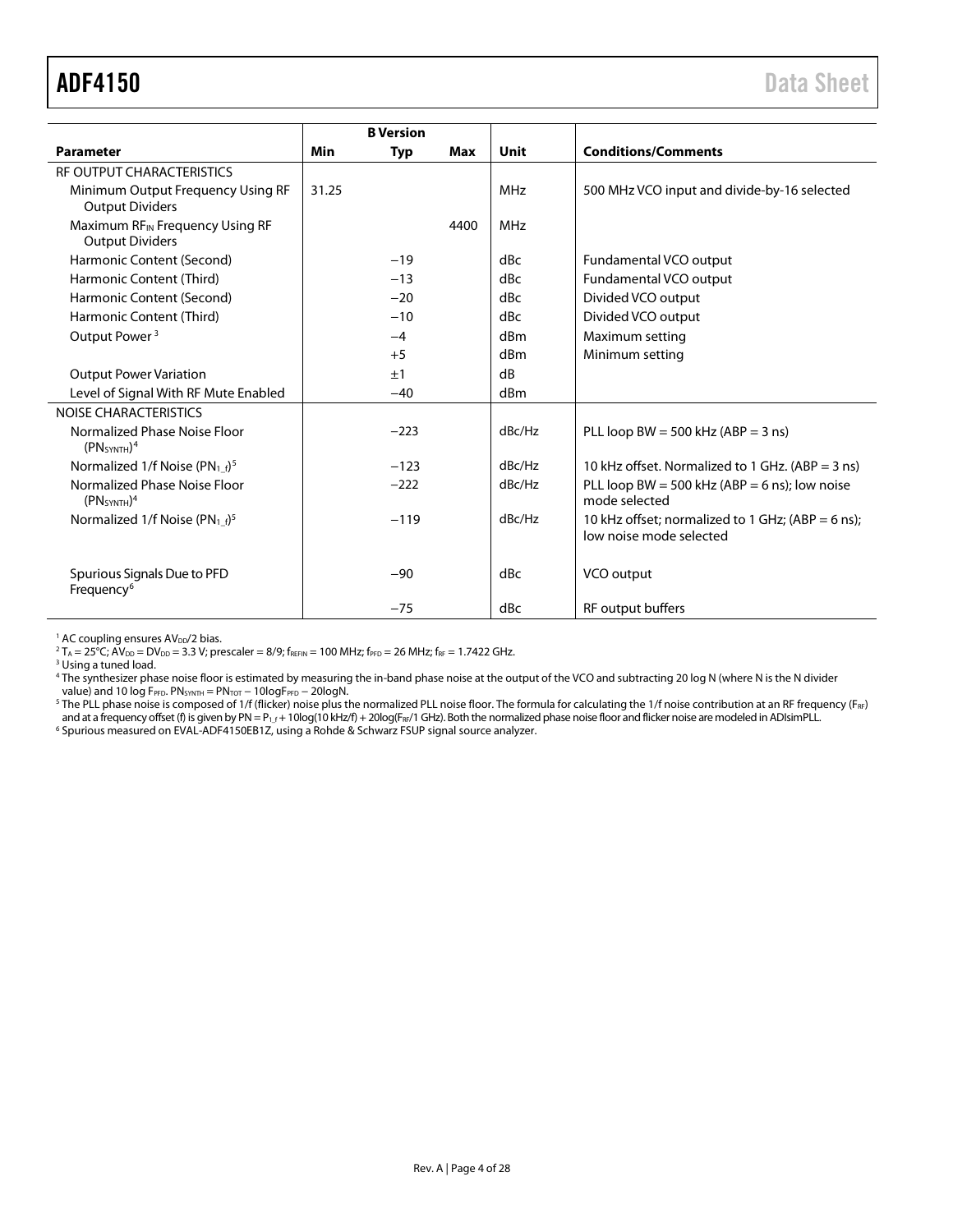#### <span id="page-4-0"></span>**TIMING CHARACTERISTICS**

 $AV_{DD} = DV_{DD} = SD_{VDD} = 3.3 V \pm 10\%$ ;  $V_P = AV_{DD}$  to 5.5 V; AGND = DGND = 0 V; T<sub>A</sub> = T<sub>MIN</sub> to T<sub>MAX</sub>, unless otherwise noted. Operating temperature range is −40°C to +85°C.

| Table 2.         |                          |        |                                 |  |
|------------------|--------------------------|--------|---------------------------------|--|
| <b>Parameter</b> | <b>Limit (B Version)</b> | Unit   | <b>Test Conditions/Comments</b> |  |
| t1               | 20                       | ns min | LE setup time                   |  |
| t <sub>2</sub>   | 10                       | ns min | DATA to CLK setup time          |  |
| $t_3$            | 10                       | ns min | DATA to CLK hold time           |  |
| t <sub>4</sub>   | 25                       | ns min | CLK high duration               |  |
| t <sub>5</sub>   | 25                       | ns min | CLK low duration                |  |
| t <sub>6</sub>   | 10                       | ns min | CLK to LE setup time            |  |
| t <sub>7</sub>   | 20                       | ns min | LE pulse width                  |  |

<span id="page-4-1"></span>

Figure 2. Timing Diagram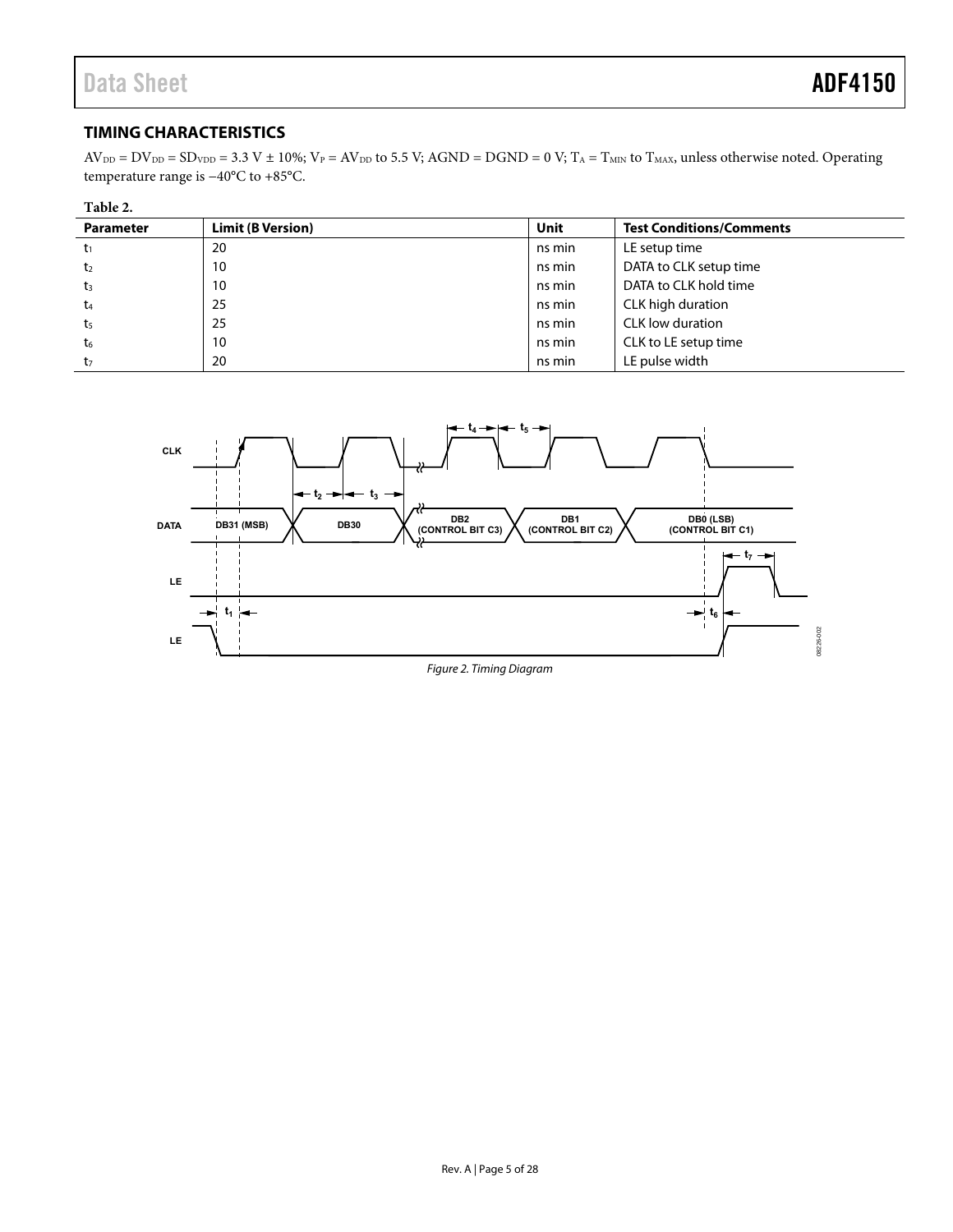## <span id="page-5-0"></span>ABSOLUTE MAXIMUM RATINGS

 $T_A = 25$ °C, unless otherwise noted.

#### **Table 3.**

| <b>Parameter</b>                        | Rating                              |  |  |  |  |  |
|-----------------------------------------|-------------------------------------|--|--|--|--|--|
| $AV_{DD}$ to $GND1$                     | $-0.3$ V to $+3.9$ V                |  |  |  |  |  |
| AV <sub>DD</sub> to DV <sub>DD</sub>    | $-0.3$ V to $+0.3$ V                |  |  |  |  |  |
| V⊵ to AV <sub>DD</sub>                  | $-0.3$ V to $+5.8$ V                |  |  |  |  |  |
| Digital I/O Voltage to GND <sup>1</sup> | $-0.3$ V to V <sub>DD</sub> + 0.3 V |  |  |  |  |  |
| Analog I/O Voltage to GND <sup>1</sup>  | $-0.3$ V to V <sub>DD</sub> + 0.3 V |  |  |  |  |  |
| REF <sub>IN</sub> to GND <sup>1</sup>   | $-0.3$ V to V <sub>DD</sub> + 0.3 V |  |  |  |  |  |
| Operating Temperature Range             | $-40^{\circ}$ C to $+85^{\circ}$ C  |  |  |  |  |  |
| Storage Temperature Range               | $-65^{\circ}$ C to $+125^{\circ}$ C |  |  |  |  |  |
| Maximum Junction Temperature            | $150^{\circ}$ C                     |  |  |  |  |  |
| LFCSP $\theta_{JA}$ Thermal Impedance   |                                     |  |  |  |  |  |
| (Paddle-Soldered)                       | $27.3^{\circ}$ C/W                  |  |  |  |  |  |
| Reflow Soldering                        |                                     |  |  |  |  |  |
| Peak Temperature                        | $260^{\circ}$ C                     |  |  |  |  |  |
| Time at Peak Temperature                | 40 sec                              |  |  |  |  |  |

 $1$ GND = AGND = DGND = 0 V.

Stresses above those listed under Absolute Maximum Ratings may cause permanent damage to the device. This is a stress rating only; functional operation of the device at these or any other conditions above those indicated in the operational section of this specification is not implied. Exposure to absolute maximum rating conditions for extended periods may affect device reliability.

#### <span id="page-5-1"></span>**TRANSISTOR COUNT**

23380 (CMOS) and 809 (bipolar)

#### <span id="page-5-2"></span>**ESD CAUTION**



ESD (electrostatic discharge) sensitive device. Charged devices and circuit boards can discharge without detection. Although this product features patented or proprietary protection circuitry, damage may occur on devices subjected to high energy ESD. Therefore, proper ESD precautions should be taken to avoid performance degradation or loss of functionality.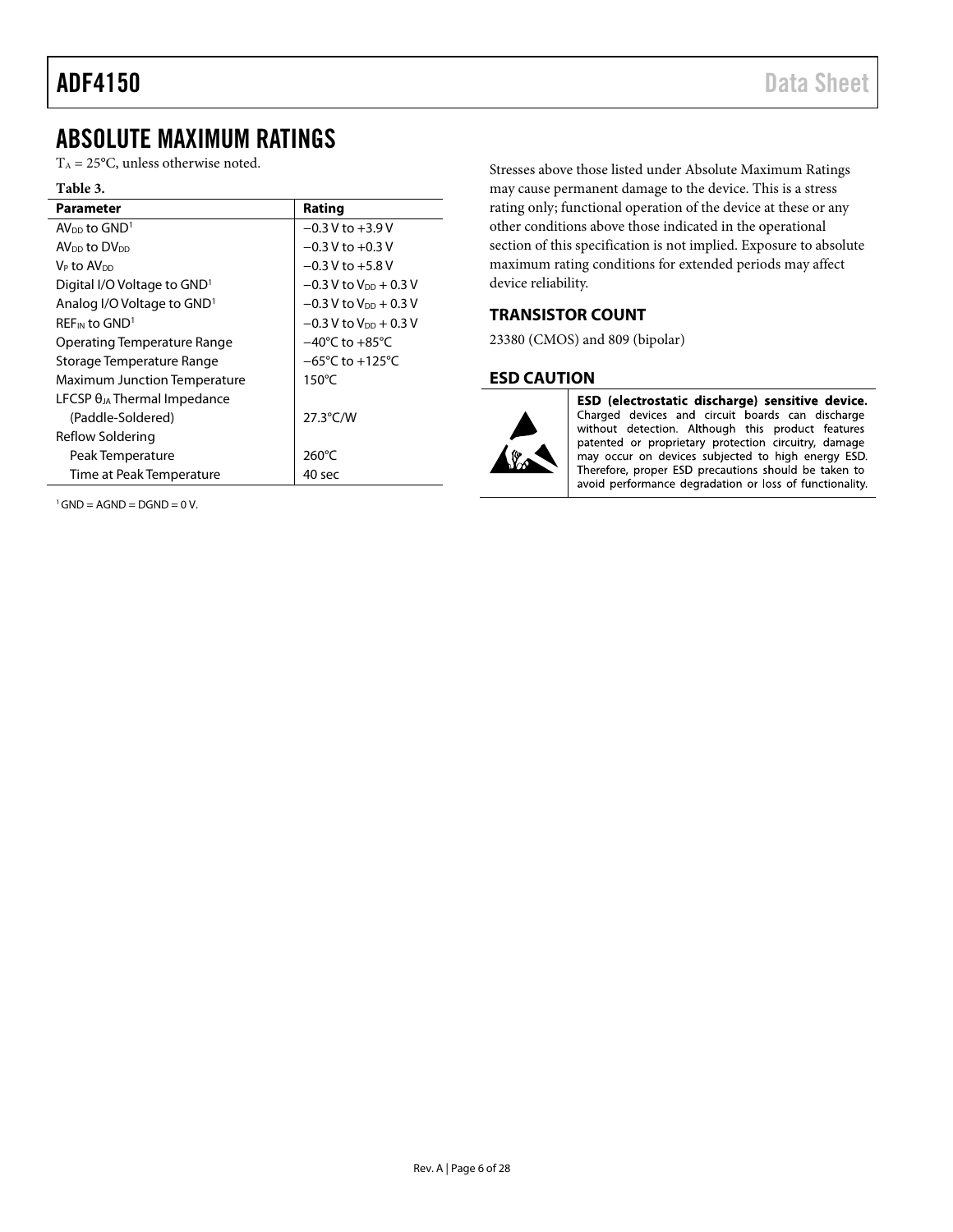# <span id="page-6-0"></span>PIN CONFIGURATION AND FUNCTION DESCRIPTIONS



*Figure 3. Pin Configuration*

#### **Table 4. Pin Function Descriptions**

| Pin No. | <b>Mnemonic</b><br><b>Description</b> |                                                                                                                                                                                                                                 |  |  |  |  |  |  |  |  |  |
|---------|---------------------------------------|---------------------------------------------------------------------------------------------------------------------------------------------------------------------------------------------------------------------------------|--|--|--|--|--|--|--|--|--|
|         | <b>CLK</b>                            | Serial Clock Input. Data is clocked into the 32-bit shift register on the CLK rising edge. This input is a high<br>impedance CMOS input.                                                                                        |  |  |  |  |  |  |  |  |  |
| 2       | <b>DATA</b>                           | Serial Data Input. The serial data is loaded MSB first with the three LSBs as the control bits. This input is a high<br>impedance CMOS input.                                                                                   |  |  |  |  |  |  |  |  |  |
| 3       | LE                                    | Load Enable, CMOS Input. When LE goes high, the data stored in the shift register is loaded into the register<br>that is selected by the three LSBs.                                                                            |  |  |  |  |  |  |  |  |  |
| 4       | <b>CE</b>                             | Chip Enable. A logic low on this pin powers down the device and puts the charge pump into three-state<br>mode. Taking the pin high powers up the device depending on the status of the power-down bits.                         |  |  |  |  |  |  |  |  |  |
| 5       | SW                                    | Fastlock Switch. Make a connection to this pin from the loop filter when using the fastlock mode.                                                                                                                               |  |  |  |  |  |  |  |  |  |
| 6       | V <sub>P</sub>                        | Charge Pump Power Supply. This pin should be greater than or equal to AV <sub>DD</sub> . In systems where AV <sub>DD</sub> is 3V, it<br>can be set to 5.5 V and used to drive a VCO with a tuning range of up to 5.5 V.         |  |  |  |  |  |  |  |  |  |
| 7       | CPOUT                                 | Charge Pump Output. When enabled, this provides ±lc <sub>p</sub> to the external loop filter. The output of the loop filter<br>is connected to V <sub>TUNE</sub> to drive the external VCO.                                     |  |  |  |  |  |  |  |  |  |
| 8       | CP <sub>GND</sub>                     | Charge Pump Ground. This is the ground return pin for CPout.                                                                                                                                                                    |  |  |  |  |  |  |  |  |  |
| 9       | AV <sub>DD</sub> 1                    | Analog Power Supply. This pin ranges from 3.0 V to 3.6 V. Decoupling capacitors to the analog ground plane<br>are to be placed as close as possible to this pin. $AV_{DD}$ must have the same value as $DV_{DD}$ .              |  |  |  |  |  |  |  |  |  |
| 10      | $RF_{IN}+$                            | Input to the RF Input. This small signal input is ac-coupled to the external VCO.                                                                                                                                               |  |  |  |  |  |  |  |  |  |
| 11      | $RF_{IN}$                             | Complementary Input to the RF Input. This point must be decoupled to the ground plane with a small bypass<br>capacitor, typically 100 pF.                                                                                       |  |  |  |  |  |  |  |  |  |
| 12, 13  | AGND                                  | Analog Ground. This is a ground return pin for AV <sub>DD</sub> 1 and AV <sub>DD</sub> 2.                                                                                                                                       |  |  |  |  |  |  |  |  |  |
| 14      | RF <sub>OUT</sub>                     | Complementary RF Output. The output level is programmable. The VCO fundamental output or a divided<br>down version is available.                                                                                                |  |  |  |  |  |  |  |  |  |
| 15      | $RFOUT +$                             | RF Output. The output level is programmable. The VCO fundamental output or a divided down version is<br>available.                                                                                                              |  |  |  |  |  |  |  |  |  |
| 16      | AV <sub>DD</sub> 2                    | Analog Power Supply. This pin ranges from 3.0 V to 3.6 V. Decoupling capacitors to the analog ground plane<br>are to be placed as close as possible to this pin. $AV_{DD}$ 2 must have the same value as $DV_{DD}$ .            |  |  |  |  |  |  |  |  |  |
| 17      | <b>PDBRF</b>                          | RF Power-Down. A logic low on this pin mutes the RF outputs. This function is also software controllable.                                                                                                                       |  |  |  |  |  |  |  |  |  |
| 18      | $DV_{DD}$                             | Digital Power Supply. This pin should be the same voltage as AV <sub>DD</sub> . Place decoupling capacitors to the ground<br>plane as close as possible to this pin.                                                            |  |  |  |  |  |  |  |  |  |
| 19      | <b>REF<sub>IN</sub></b>               | Reference Input. This is a CMOS input with a nominal threshold of $V_{\text{DD}}/2$ and a dc equivalent input resistance<br>of 100 kΩ. This input can be driven from a TTL or CMOS crystal oscillator, or it can be ac-coupled. |  |  |  |  |  |  |  |  |  |
| 20      | LD                                    | Lock Detect Output Pin. This pin outputs a logic high to indicate PLL lock; a logic low output indicates loss of<br>PLL lock.                                                                                                   |  |  |  |  |  |  |  |  |  |
| 21      | <b>MUXOUT</b>                         | Multiplexer Output. This multiplexer output allows either the lock detect, the scaled RF, or the scaled reference<br>frequency to be accessed externally.                                                                       |  |  |  |  |  |  |  |  |  |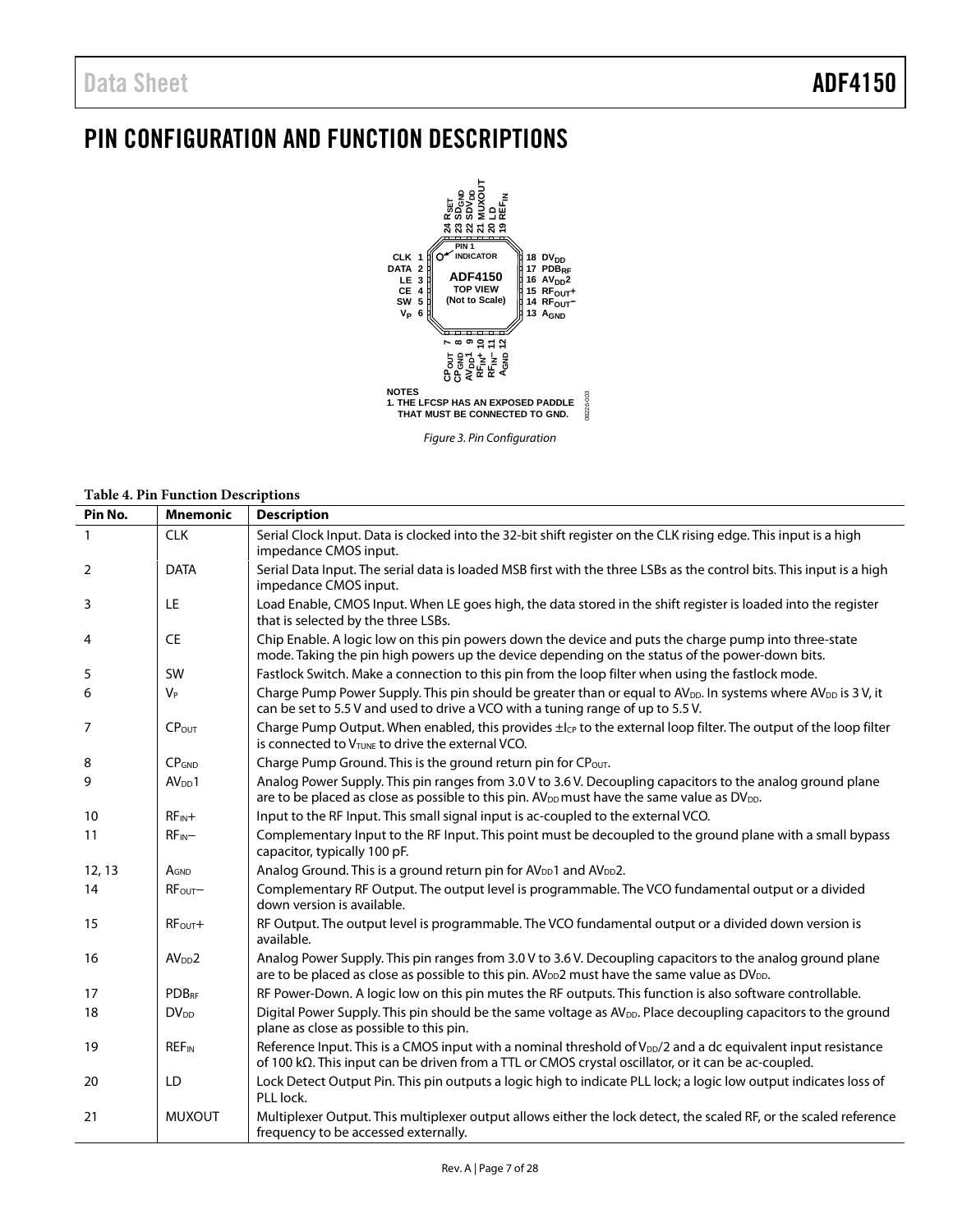| Pin No. | <b>Mnemonic</b>         | <b>Description</b>                                                                                                                                                                                                                                                         |
|---------|-------------------------|----------------------------------------------------------------------------------------------------------------------------------------------------------------------------------------------------------------------------------------------------------------------------|
| 22      | <b>SDV<sub>DD</sub></b> | Power Supply Pin for the Digital Sigma-Delta ( $\Sigma$ - $\Delta$ ) Modulator. This pin should be the same voltage as AV <sub>DD</sub> .<br>Decoupling capacitors to the ground plane are to be placed as close as possible to this pin.                                  |
| 23      | SD <sub>GND</sub>       | Digital $\Sigma$ - $\Delta$ Modulator Ground. Ground return path for the $\Sigma$ - $\Delta$ modulator.                                                                                                                                                                    |
| 24      | <b>RSET</b>             | Connecting a resistor between this pin and GND sets the charge pump output current. The nominal voltage<br>bias at the $R_{\text{SET}}$ pin is 0.48 V. The relationship between $I_{\text{CP}}$ and $R_{\text{SET}}$ is<br>23.7<br>$I_{CP} = \frac{200}{\pi}$<br>$R_{SET}$ |
|         |                         | where:                                                                                                                                                                                                                                                                     |
|         |                         | $R_{\text{SFT}} = 5.1 \text{ k}\Omega$ .                                                                                                                                                                                                                                   |
|         |                         | $I_{CP} = 4.65$ mA.                                                                                                                                                                                                                                                        |
| 25      | EP                      | The exposed pad must be connected to GND.                                                                                                                                                                                                                                  |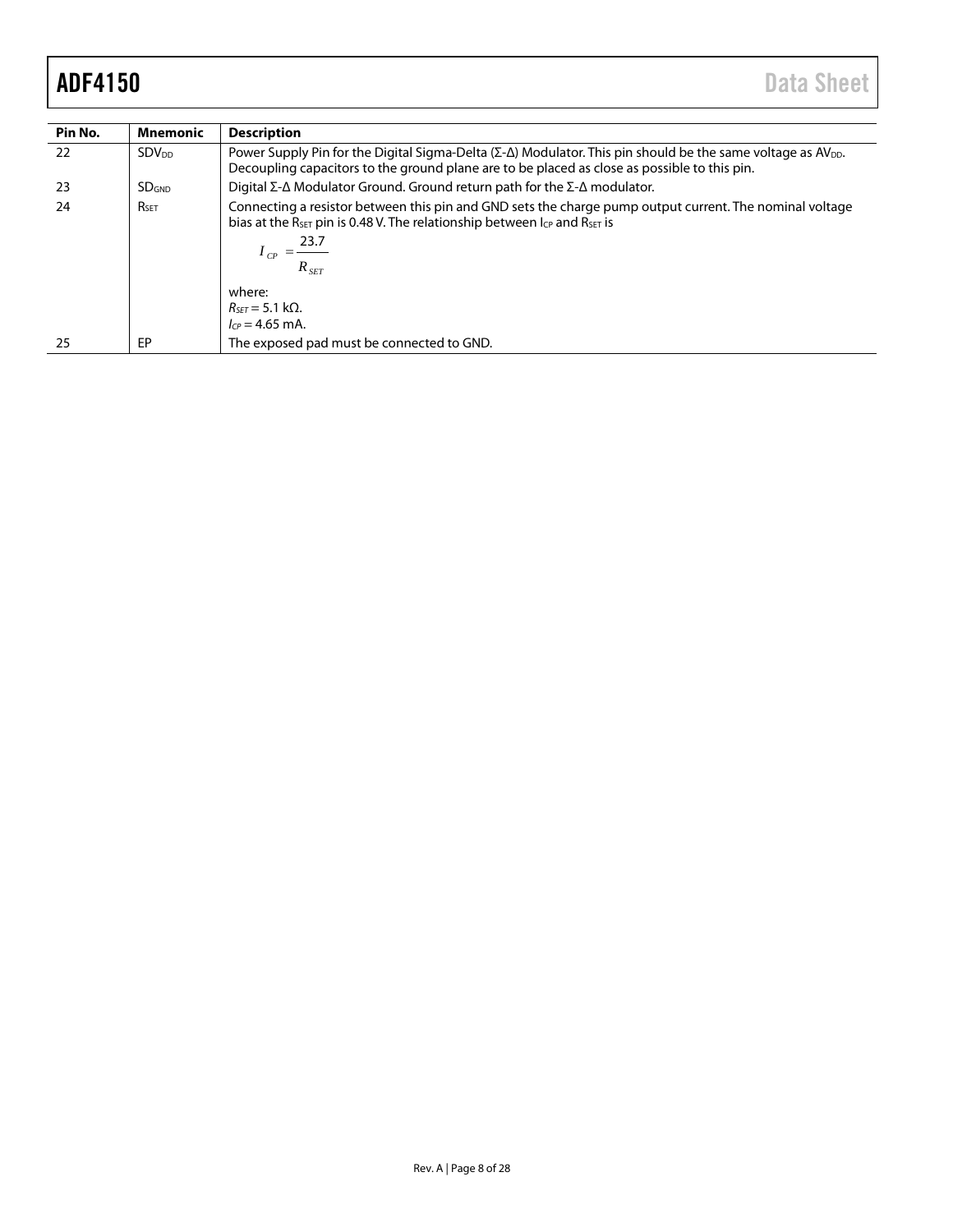# <span id="page-8-0"></span>TYPICAL PERFORMANCE CHARACTERISTICS



*Figure 4. RF Input Sensitivity; RF Output Enabled; Output Divide-by-1 Selected*



*Figure 5. RF Input Sensitivity; RF Output Disabled*



*Figure 6. RF Sensitivity; RF Output Enabled (RF Dividers-by-2/-4/-8/-16 Enabled)*



*Figure 7. Integer-N Phase Noise and Spur Performance; Low Noise Mode; VCOOUT = 1750 MHz, REFIN = 100 MHz, PFD = 25 MHz, Loop Filter Bandwidth= 50 kHz*



*Figure 8. Fractional-N Phase Noise and Spur Performance; Low Noise Mode; VCOOUT = 1750 MHz, REFIN = 100 MHz, PFD = 25 MHz, Loop Filter Bandwidth= 15 kHz, Channel Spacing = 200 kHz. FRAC = 26, MOD = 125*



*Figure 9. Fractional-N Phase Noise and Spur Performance; Low Spur Mode; VCOOUT = 1750 MHz, REFIN = 100 MHz, PFD = 25 MHz, Loop Filter Bandwidth= 50 kHz, Channel Spacing = 200 kHz. FRAC = 26, MOD = 125*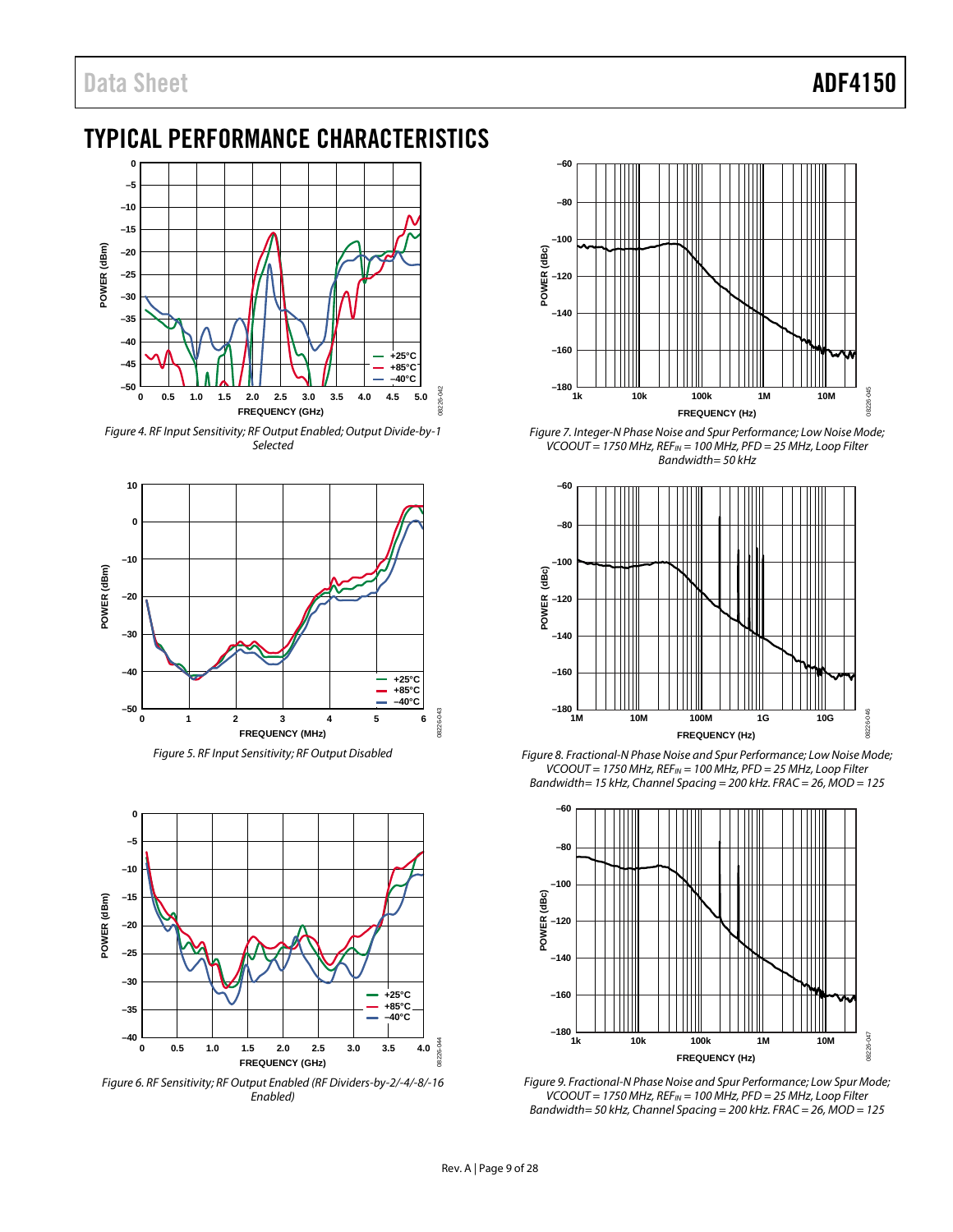

*Figure 10. RF Output Phase Noise RF Dividers Used; Integer-N; Low Noise Mode; VCOOUT = 1750 MHz, REFIN = 100 MHz, PFD = 25 MHz, Loop Filter Bandwidth = 50 kHz*



*Figure 11. RF Buffer Output Fractional-N Phase Noise and Spur Performance; Low Noise Mode; VCOOUT = 1750 MHz, REFIN = 100 MHz, PFD = 25 MHz, Loop Filter Bandwidth = 15 kHz, Channel Spacing = 200 kHz; FRAC = 1, MOD = 5; Output Divider = 1*



*Figure 12. RF Buffer Output Fractional-N Phase Noise and Spur Performance; Low Noise Mode; VCOOUT = 1750 MHz, REFIN = 100 MHz, PFD = 25 MHz, Loop Filter Bandwidth = 15 kHz, Channel Spacing = 200 kHz; FRAC = 1, MOD = 5; Output Divider = 2*



*Figure 13. RF Buffer Output Fractional-N Phase Noise and Spur Performance; Low Noise Mode; VCOOUT = 1750 MHz, REFIN = 100 MHz, PFD = 25 MHz, Loop Filter Bandwidth = 15 kHz, Channel Spacing = 200 kHz. FRAC = 1, MOD = 5. Output divider = 4*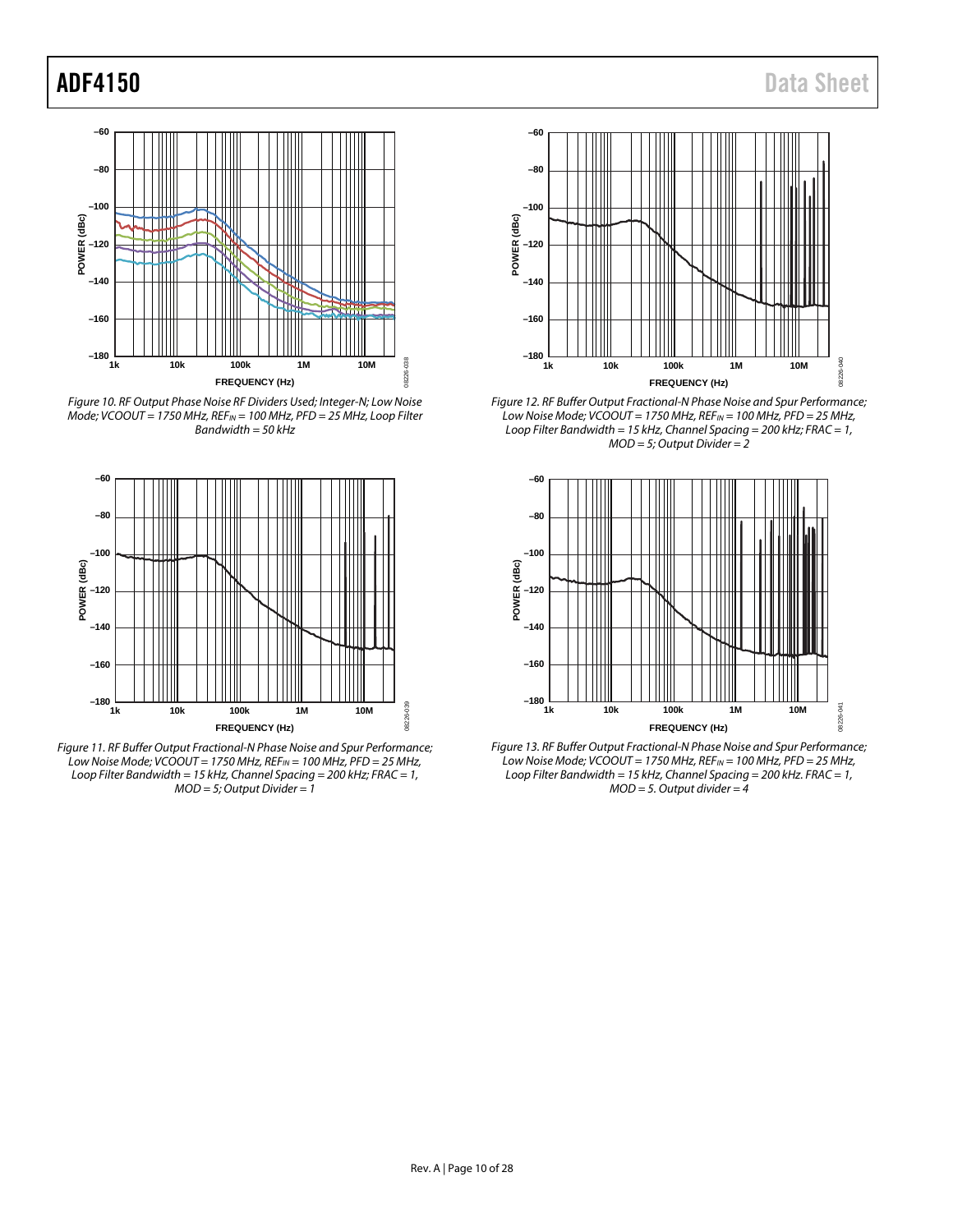## <span id="page-10-0"></span>CIRCUIT DESCRIPTION **REFERENCE INPUT SECTION**

<span id="page-10-1"></span>The reference input stage is shown in [Figure 14.](#page-10-7) SW1 and SW2 are normally closed switches. SW3 is normally open. When power-down is initiated, SW3 is closed and SW1 and SW2 are opened. This ensures that there is no loading of the  $REF_{IN}$  pin on power-down.



#### *Figure 14. Reference Input Stage*

#### <span id="page-10-7"></span><span id="page-10-2"></span>**RF N DIVIDER**

The RF N divider allows a division ratio in the PLL feedback path. Division ratio is determined by INT, FRAC, and MOD values, which build up this divider.

### <span id="page-10-3"></span>**INT, FRAC, MOD, AND R COUNTER RELATIONSHIP**

The INT, FRAC, and MOD values, in conjunction with the R counter, make it possible to generate output frequencies that are spaced by fractions of the PFD frequency. See th[e RF](#page-20-0)  Synthesizer—A [Worked Example](#page-20-0) section for more information. The RF VCO frequency ( $RF_{OUT}$ ) equation is

$$
RF_{OUT} = f_{PFD} \times (INT + (FRAC/MOD))
$$
 (1)

where:

*RFOUT* is the output frequency of external voltage controlled oscillator (VCO).

*INT* is the preset divide ratio of the binary 16–bit counter (23 to 65535 for 4/5 prescaler, 75 to 65535 for 8/9 prescaler). *MOD* is the preset fractional modulus (2 to 4095). *FRAC* is the numerator of the fractional division (0 to MOD − 1).

$$
f_{\rm PFD} = REF_{IN} \times [(1+D)/(R \times (1+T))]
$$
 (2)

where:

*REFIN* is the reference input frequency.

*D* is the REF<sub>IN</sub> doubler bit.

*T* is the  $REF_{IN}$  divide-by-2 bit (0 or 1).

*R* is the preset divide ratio of the binary 10-bit programmable reference counter (1 to 1023).



#### <span id="page-10-4"></span>**INT N MODE**

If the FRAC = 0 and DB8 in Register 2 (LDF) is set to 1, the synthesizer operates in integer-N mode. The DB8 in Register 2 (LDF) should be set to 1 to get integer-N digital lock detect. Additionally, lower phase noise is possible if the anti-backlash pulse width is reduced to 3 ns. This mode is not valid for fractional-N applications.

#### <span id="page-10-5"></span>**R COUNTER**

The 10–bit R counter allows the input reference frequency (REF<sub>IN</sub>) to be divided down to produce the reference clock to the PFD. Division ratios from 1 to 1023 are allowed.

#### <span id="page-10-6"></span>**PHASE FREQUENCY DETECTOR (PFD) AND CHARGE PUMP**

The phase frequency detector (PFD) takes inputs from the R counter and N counter and produces an output proportional to the phase and frequency difference between them. [Figure 16](#page-10-8) is a simplified schematic of the phase frequency detector. The PFD includes a programmable delay element that sets the width of the antibacklash pulse, which can be either 6 ns (default, for fractional-N applications) or 3 ns (for integer-N mode). This pulse ensures there is no dead zone in the PFD transfer function, and gives a consistent reference spur level.



<span id="page-10-8"></span>*Figure 16. PFD Simplified Schematic*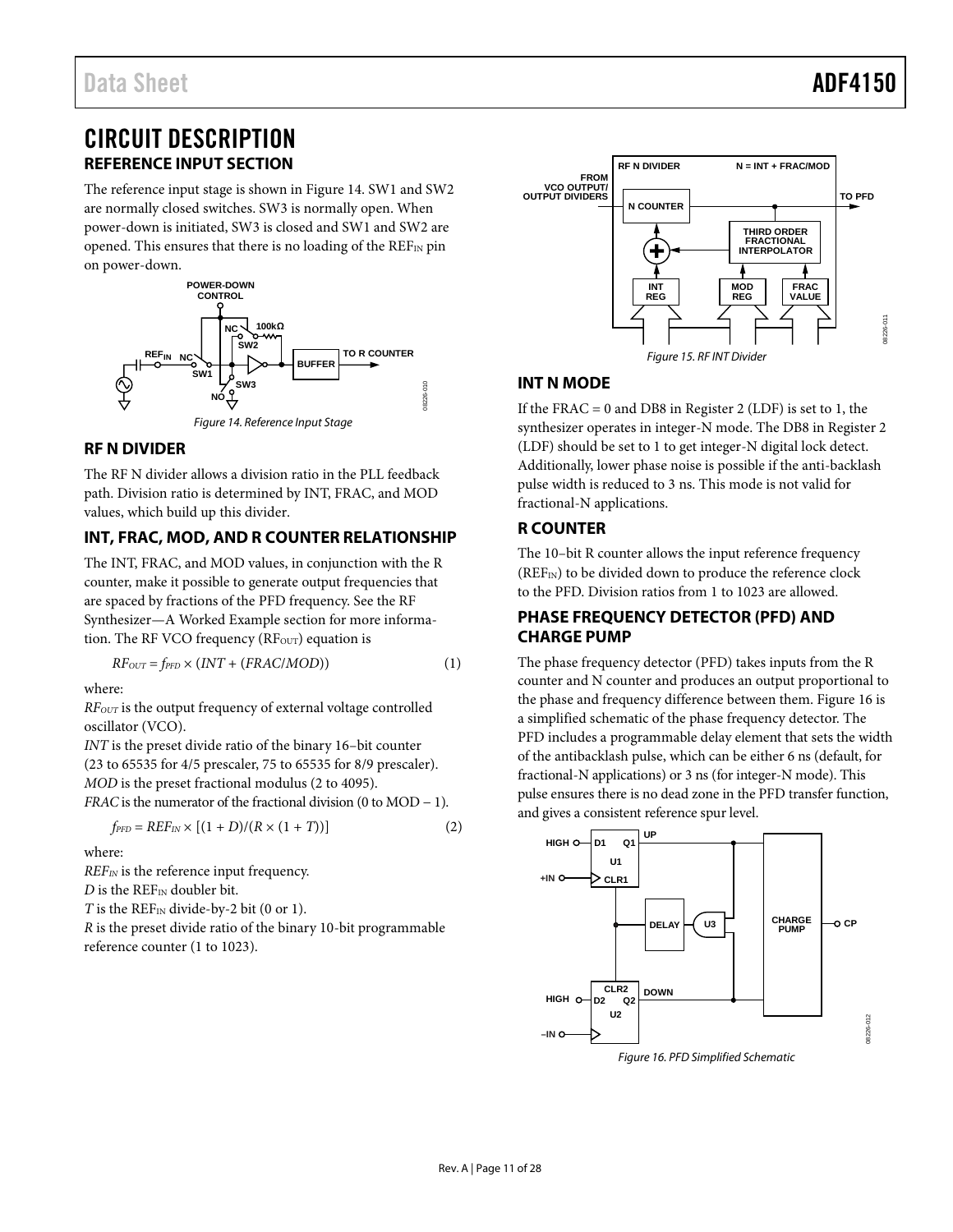#### <span id="page-11-0"></span>**MUXOUT AND LOCK DETECT**

The output multiplexer on th[e ADF4150](http://www.analog.com/ADF4150?doc=ADF4150.pdf) allows the user to access various internal points on the chip. The state of MUXOUT is controlled by M3, M2, and M1 (for details, see [Figure 22\)](#page-14-0)[. Figure 17](#page-11-4) shows the MUXOUT section in block diagram form.



#### <span id="page-11-4"></span><span id="page-11-1"></span>**INPUT SHIFT REGISTERS**

The [ADF4150](http://www.analog.com/ADF4150?doc=ADF4150.pdf) digital section includes a 10-bit RF R counter, a 16-bit RF N counter, a 12-bit FRAC counter, and a 12-bit modulus counter. Data is clocked into the 32-bit shift register on each rising edge of CLK. The data is clocked in MSB first. Data is transferred from the shift register to one of six latches on the rising edge of LE. The destination latch is determined by the state of the three control bits (C3, C2, and C1) in the shift register. These are the 3 LSBs, DB2, DB1, and DB0, as shown in [Figure 2.](#page-4-1) The truth table for these bits is shown in [Table 5.](#page-11-5) [Figure 19](#page-12-1) shows a summary of how the latches are programmed.

<span id="page-11-5"></span>

| Table 5. C3, C2, and C1 Truth Table |  |  |  |  |  |  |  |  |
|-------------------------------------|--|--|--|--|--|--|--|--|
|-------------------------------------|--|--|--|--|--|--|--|--|

|                | <b>Control Bits</b> |   |                 |
|----------------|---------------------|---|-----------------|
| C <sub>3</sub> | C2                  |   | Register        |
|                |                     | 0 | Register 0 (R0) |
|                |                     |   | Register 1 (R1) |
|                |                     | 0 | Register 2 (R2) |
|                |                     |   | Register 3 (R3) |
|                |                     | 0 | Register 4 (R4) |
|                |                     |   | Register 5 (R5) |

#### <span id="page-11-2"></span>**PROGRAM MODES**

[Figure 20](#page-13-0) throug[h Figure 25](#page-16-0) show how the program modes are to be set up in th[e ADF4150.](http://www.analog.com/ADF4150?doc=ADF4150.pdf)

A number of settings in th[e ADF4150](http://www.analog.com/ADF4150?doc=ADF4150.pdf) are double buffered. These include the modulus value, phase value, R counter value, reference doubler, reference divide-by-2, and current setting. This means that two events have to occur before the part uses a new value of any of the double-buffered settings. First, the new value is latched into the device by writing to the appropriate register. Second, a new write must be performed on Register R0. For example, any time the modulus value is updated, Register R0 must be written to, thus ensuring the modulus value is loaded correctly. Divider select in Register 4 (R4) is also double buffered, but only if DB13 of Register 2 (R2) is high.

#### <span id="page-11-3"></span>**OUTPUT STAGE**

The RF<sub>OUT</sub>+ and RF<sub>OUT</sub>− pins of th[e ADF4150](http://www.analog.com/ADF4150?doc=ADF4150.pdf) are connected to the collectors of an NPN differential pair driven by buffered outputs of the VCO, as shown in [Figure 18.](#page-11-6) To allow the user to optimize the power dissipation vs. the output power requirements, the tail current of the differential pair is programmable by Bit D2 and Bit D1 in Register 4 (R4). Four current levels may be set. These levels give output power levels of −4 dBm, −1 dBm, +2 dBm, and +5 dBm, respectively, using a 50  $\Omega$  resistor to  $AV<sub>DD</sub>$  and ac coupling into a 50  $\Omega$  load. Alternatively, both outputs can be combined in a 1 + 1:1 transformer or a 180° microstrip coupler (see the [Output Matching](#page-26-0) section). If the outputs are used individually, the optimum output stage consists of a shunt inductor to AVDD.

Another feature of the [ADF4150](http://www.analog.com/ADF4150?doc=ADF4150.pdf) is that the supply current to the RF output stage can be shut down until the part achieves lock as measured by the digital lock detect circuitry. This is enabled by the mute-till-lock detect (MTLD) bit in Register 4 (R4).

<span id="page-11-6"></span>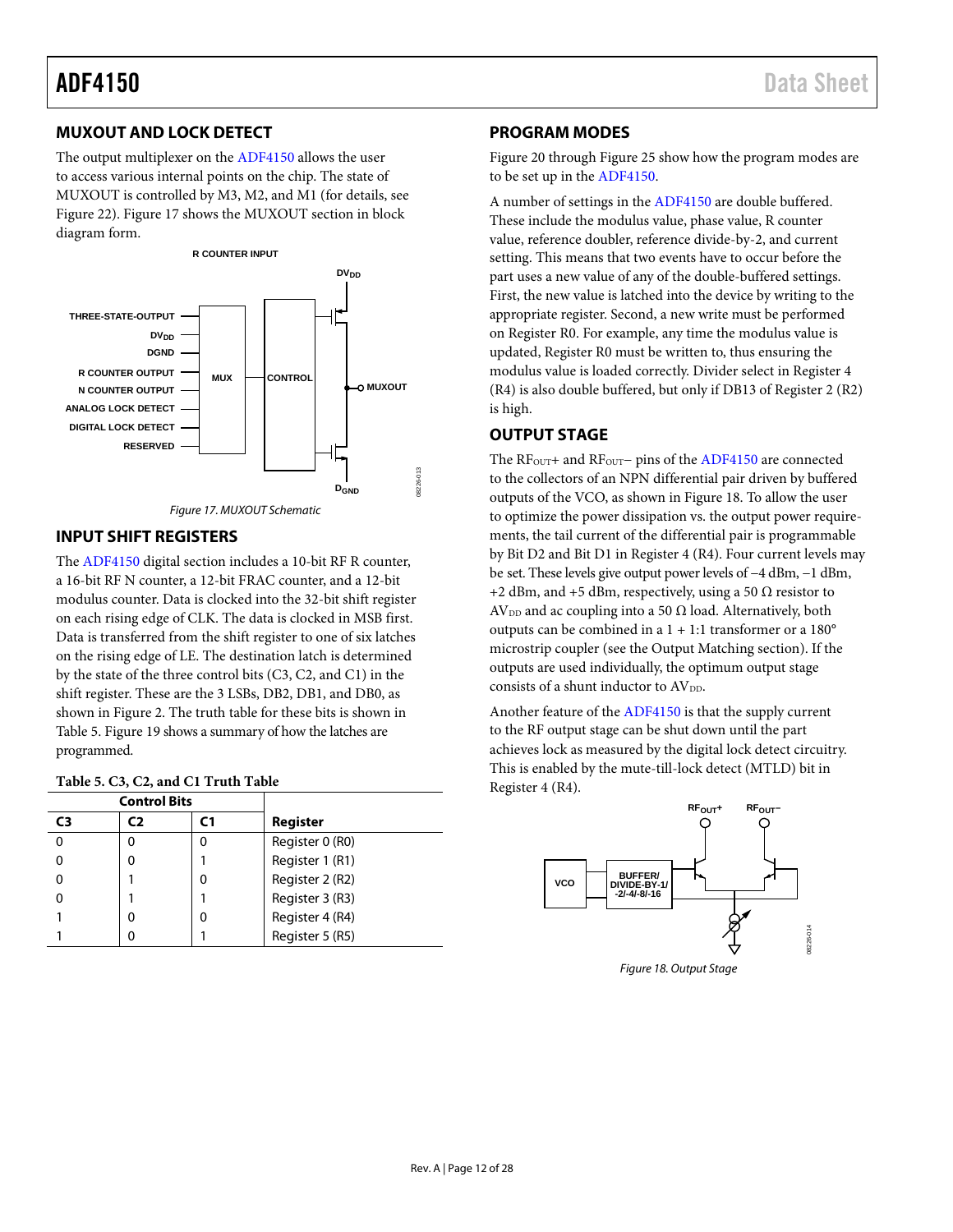# <span id="page-12-0"></span>REGISTER MAPS

|             | <b>REGISTER 0</b>                                                                                                                                                                                                   |                 |  |           |  |         |            |           |           |           |    |           |           |                               |                |           |     |     |       |                |                |      |                |                |                |                |                |           |  |                         |                 |
|-------------|---------------------------------------------------------------------------------------------------------------------------------------------------------------------------------------------------------------------|-----------------|--|-----------|--|---------|------------|-----------|-----------|-----------|----|-----------|-----------|-------------------------------|----------------|-----------|-----|-----|-------|----------------|----------------|------|----------------|----------------|----------------|----------------|----------------|-----------|--|-------------------------|-----------------|
|             | a<br>RESERV<br><b>12-BIT FRACTIONAL VALUE (FRAC)</b><br><b>16-BIT INTEGER VALUE (INT)</b>                                                                                                                           |                 |  |           |  |         |            |           |           |           |    |           |           | <b>CONTROL</b><br><b>BITS</b> |                |           |     |     |       |                |                |      |                |                |                |                |                |           |  |                         |                 |
|             | 10B31 DB30 DB29 DB28 DB27 DB26 DB25 DB24 DB23 DB22 DB22 DB21 DB20 DB19 DB18 DB17 DB16 DB15 DB14 DB13 DB12 DB11 DB10 DB9 DB8 DB7 DB8   DB7 DB6   DB3 DB4   DB3   DB2   DB2   DB2   DB8   DB5   DB4   DB3   DB2   DB1 |                 |  |           |  |         |            |           |           |           |    |           |           |                               |                |           |     |     |       |                |                |      |                |                |                |                |                |           |  |                         | DB <sub>0</sub> |
| $\mathbf 0$ | N <sub>16</sub>                                                                                                                                                                                                     | N <sub>15</sub> |  | N14   N13 |  | N12 N11 | <b>N10</b> | <b>N9</b> | <b>N8</b> | <b>N7</b> | N6 | <b>N5</b> | <b>N4</b> | N3                            | N <sub>2</sub> | <b>N1</b> | F12 | F11 | F10 ' | F <sub>9</sub> | F <sub>8</sub> | F7 I | F <sub>6</sub> | F <sub>5</sub> | F <sub>4</sub> | F <sub>3</sub> | F <sub>2</sub> | <b>F1</b> |  | $C3(0)$ $C2(0)$ $C1(0)$ |                 |

#### **REGISTER 1**

|  |                 | $\propto$<br>▥  |                                                                                                                                                                                       |                 |            |                |                                   |    |    |           |           |                  |           |           |                                 |                 |    |                                   |           |  |                  |  |                               |                                     |
|--|-----------------|-----------------|---------------------------------------------------------------------------------------------------------------------------------------------------------------------------------------|-----------------|------------|----------------|-----------------------------------|----|----|-----------|-----------|------------------|-----------|-----------|---------------------------------|-----------------|----|-----------------------------------|-----------|--|------------------|--|-------------------------------|-------------------------------------|
|  | <b>RESERVED</b> | Ë               |                                                                                                                                                                                       |                 |            |                | <b>12-BIT PHASE VALUE (PHASE)</b> |    |    |           |           | DBR <sup>1</sup> |           |           |                                 |                 |    | <b>12-BIT MODULUS VALUE (MOD)</b> |           |  | DBR <sup>1</sup> |  | <b>CONTROL</b><br><b>BITS</b> |                                     |
|  |                 |                 | 10B31 DB30 DB29 DB28 DB27 DB26 DB25 DB24 DB23 DB22 DB22 DB21 DB20 DB19 DB19 DB18 DB17 DB16 DB15 DB15 DB13 DB12 DB11 DB10 DB9 DB8   DB8 DB8   DB7 DB6   DB5   DB4 DB3   DB2   DB2   DB |                 |            |                |                                   |    |    |           |           |                  |           |           |                                 |                 |    |                                   |           |  |                  |  |                               | I <sub>DB0</sub>                    |
|  | 0               | PR <sub>1</sub> | P <sub>12</sub>                                                                                                                                                                       | P <sub>11</sub> | <b>P10</b> | P <sub>9</sub> | P8                                | P7 | P6 | <b>P5</b> | <b>P4</b> | P <sub>3</sub>   | <b>P2</b> | <b>P1</b> | M <sub>12</sub> M <sub>11</sub> | M <sub>10</sub> | M9 | M8 I                              | <b>M7</b> |  |                  |  |                               | M6 M5 M4 M3 M2 M1 C3(0) C2(0) C1(1) |

|                 |                |                                                            |    |                |                 |                                       |                                                                                                                                                                                                                   |                 |            |                  |                 |                         |                |                 | <b>REGISTER 2</b>                       |                |                |                                 |     |                                                                  |                                   |                  |    |                |                  |            |                           |                  |                               |                 |
|-----------------|----------------|------------------------------------------------------------|----|----------------|-----------------|---------------------------------------|-------------------------------------------------------------------------------------------------------------------------------------------------------------------------------------------------------------------|-----------------|------------|------------------|-----------------|-------------------------|----------------|-----------------|-----------------------------------------|----------------|----------------|---------------------------------|-----|------------------------------------------------------------------|-----------------------------------|------------------|----|----------------|------------------|------------|---------------------------|------------------|-------------------------------|-----------------|
| <b>RESERVED</b> |                | LOW<br><b>NOISE AND</b><br><b>LOW SPUR</b><br><b>MODES</b> |    | <b>MUXOUT</b>  |                 | REFERENCE<br>DOUBLER DBR <sup>1</sup> | DBR <sup>1</sup><br>RDIV <sub>2</sub>                                                                                                                                                                             |                 |            |                  |                 | <b>10-BIT R COUNTER</b> |                |                 | DBR <sup>1</sup>                        |                |                | <b>SUFF</b><br><b>WALE</b><br>8 |     | <b>CHARGE</b><br><b>PUMP</b><br><b>CURRENT</b><br><b>SETTING</b> |                                   | DBR <sup>1</sup> | Ĕ  | å              | <b>PD LARITY</b> | POWER-DOWN | <b>CP THREE-</b><br>STATE | COUNTER<br>RESET | <b>CONTROL</b><br><b>BITS</b> |                 |
|                 |                |                                                            |    |                |                 |                                       | DB31   DB30   DB29   DB28   DB27   DB26   DB25   DB24   DB22   DB22   DB21   DB20   DB19   DB18   DB11   DB16   DB13   DB12   DB11   DB10   DB3   DB3   DB3   DB7   DB6   DB5   DB4   DB3   DB2   DB4   DB3   DB2 |                 |            |                  |                 |                         |                |                 |                                         |                |                |                                 |     |                                                                  |                                   |                  |    |                |                  |            |                           |                  | DB1                           | DB <sub>0</sub> |
| $\mathbf{o}$    | L <sub>2</sub> | L1                                                         | ΜЗ | M <sub>2</sub> | <b>M1</b>       | RD <sub>2</sub>                       | RD1                                                                                                                                                                                                               | R <sub>10</sub> | R9         | R8               | R7              | R6                      | R <sub>5</sub> | R4              | R <sub>3</sub>                          | R <sub>2</sub> | R <sub>1</sub> | D <sub>1</sub>                  | CP4 | CP3                                                              | CP <sub>2</sub>                   | CP <sub>1</sub>  | U6 | U <sub>5</sub> | U4               | U3         | U2                        | U1               | $C3(0)$ $C2(1)$ $C1(0)$       |                 |
|                 |                |                                                            |    |                |                 |                                       |                                                                                                                                                                                                                   |                 |            |                  |                 |                         |                |                 | <b>REGISTER 3</b>                       |                |                |                                 |     |                                                                  |                                   |                  |    |                |                  |            |                           |                  |                               |                 |
|                 |                |                                                            |    |                | <b>RESERVED</b> |                                       |                                                                                                                                                                                                                   |                 | <b>ABP</b> | CHARGE<br>CANCEL | <b>RESERVED</b> |                         | ន៍             | <b>RESERVED</b> | <b>CLK</b><br><b>DIV</b><br><b>MODE</b> |                |                |                                 |     |                                                                  | <b>12-BIT CLOCK DIVIDER VALUE</b> |                  |    |                |                  |            |                           |                  | <b>CONTROL</b><br><b>BITS</b> |                 |

|  |   |          |   |              |                 |   |              |             |                |                        |                 |              |                |   | .                                       |                |     |                                                                                                                                                                                                                      |     |                |                                   |    |    |      |    |                |                |    |                         |                               |  |
|--|---|----------|---|--------------|-----------------|---|--------------|-------------|----------------|------------------------|-----------------|--------------|----------------|---|-----------------------------------------|----------------|-----|----------------------------------------------------------------------------------------------------------------------------------------------------------------------------------------------------------------------|-----|----------------|-----------------------------------|----|----|------|----|----------------|----------------|----|-------------------------|-------------------------------|--|
|  |   |          |   |              | <b>RESERVED</b> |   |              |             | ᆱ              | ்ய<br>운병<br>≤Z<br>ౘేన్ | <b>RESERVED</b> |              | ≃              | ₩ | <b>CLK</b><br><b>DIV</b><br><b>MODE</b> |                |     |                                                                                                                                                                                                                      |     |                | <b>12-BIT CLOCK DIVIDER VALUE</b> |    |    |      |    |                |                |    |                         | <b>CONTROL</b><br><b>BITS</b> |  |
|  |   |          |   |              |                 |   |              |             |                |                        |                 |              |                |   |                                         |                |     | 10B31 DB30 DB29 DB28 DB27 DB26 DB25 DB24 DB23 DB22 DB21 DB20 DB19 DB19 DB18 DB17 DB16 DB15 DB14 DB13 DB12 DB11 DB10 D81 DB10 DB9 DB8 DB7 DB8 DB7 DB6 DB5 DB4 DB3 DB2   DB1 DB10 DB3 DB2   DB1 DB10 DB3 DB2   DB1 DB0 |     |                |                                   |    |    |      |    |                |                |    |                         |                               |  |
|  | o | $\bf{0}$ | 0 | $\mathbf{0}$ | $\mathbf{0}$    | 0 | $\mathbf{0}$ | $\mathbf 0$ | F <sub>3</sub> | F <sub>2</sub>         | $\bf{0}$        | $\mathbf{0}$ | F <sub>1</sub> | 0 | C <sub>2</sub>                          | C <sub>1</sub> | D12 | D <sub>11</sub>                                                                                                                                                                                                      | D10 | D <sub>9</sub> | D8                                | D7 | D6 | D5 I | D4 | D <sub>3</sub> | D <sub>2</sub> | D1 | $C3(0)$ $C2(1)$ $C1(1)$ |                               |  |

|                                                                                                                                                                                            |                 |  |   |             |                  |      |                                                     |                 |     |     |     |     | .               |     |                 |       |                |                |    |                 |    |    |                |                               |    |                               |       |
|--------------------------------------------------------------------------------------------------------------------------------------------------------------------------------------------|-----------------|--|---|-------------|------------------|------|-----------------------------------------------------|-----------------|-----|-----|-----|-----|-----------------|-----|-----------------|-------|----------------|----------------|----|-----------------|----|----|----------------|-------------------------------|----|-------------------------------|-------|
|                                                                                                                                                                                            | <b>RESERVED</b> |  |   |             | FEEDBA<br>SELECT |      | DBB <sup>2</sup><br><b>DIVIDER</b><br><b>SELECT</b> |                 |     |     |     |     | <b>RESERVED</b> |     |                 |       |                |                |    | <b>RESERVED</b> |    |    | 호텔<br>이후<br>눈롭 | <b>OUTPUT</b><br><b>POWER</b> |    | <b>CONTROL</b><br><b>BITS</b> |       |
| 10B31 DB30 DB29 DB28 DB27 DB26 DB25 DB24 DB23 DB22 DB22 DB21 DB20 DB19 DB18 DB17 DB16 DB15 DB15 DB14 DB13 DB12 DB11 DB10 DB9 DB8 DB8 DB8 DB7 DB6 DB5 DB4 DB3 DB2 DB3 DB2 DB3 DB2 DB3 DB2 D |                 |  |   |             |                  |      |                                                     |                 |     |     |     |     |                 |     |                 |       |                |                |    |                 |    |    |                |                               |    |                               | l DB0 |
|                                                                                                                                                                                            |                 |  | 0 | $\mathbf 0$ | D13              | 1D12 | D11                                                 | D <sub>10</sub> | BS8 | BS7 | BS6 | BS5 | BS4 I           | BS3 | BS <sub>2</sub> | l BS1 | D <sub>9</sub> | D <sub>8</sub> | D7 | D6              | D5 | D4 | D3             | D <sub>2</sub>                | D1 | $C3(1)$ $C2(0)$ $C1(0)$       |       |

|   |                                                                                                                                                                  |   |          | <b>RESERVED</b> |              |          |              |                 | LD PIN<br><b>MODE</b> | 뷡 | <b>RESERVED</b> |   |          |              |          |          | <b>RESERVED</b> |          |              |              |              |              |             |             |              | <b>CONTROL</b><br><b>BITS</b> |  |
|---|------------------------------------------------------------------------------------------------------------------------------------------------------------------|---|----------|-----------------|--------------|----------|--------------|-----------------|-----------------------|---|-----------------|---|----------|--------------|----------|----------|-----------------|----------|--------------|--------------|--------------|--------------|-------------|-------------|--------------|-------------------------------|--|
|   | DB31 DB30 DB29 DB28 DB27 DB26 DB25 DB24 DB23 DB22 DB21 DB20 DB19 DB18 DB17 DB16 DB15 DB14 DB13 DB12 DB11 DB10 DB9 DB8 DB7 DB8 DB7 DB6 DB4 DB3 DB2 DB1 DB2 DB1 DB |   |          |                 |              |          |              |                 |                       |   |                 |   |          |              |          |          |                 |          |              |              |              |              |             |             |              |                               |  |
| 0 |                                                                                                                                                                  | 0 | $\Omega$ | $\mathbf 0$     | $\mathbf{0}$ | $\bf{0}$ | $\mathbf{0}$ | D <sub>15</sub> | D14                   |   |                 | 0 | $\Omega$ | $\mathbf{0}$ | $\bf{0}$ | $\bf{0}$ | 0               | $\bf{0}$ | $\mathbf{0}$ | $\mathbf{0}$ | $\mathbf{0}$ | $\mathbf{0}$ | $\mathbf 0$ | $\mathbf 0$ | $\mathbf{0}$ | C3(1) C2(0) C1(1)             |  |

<span id="page-12-1"></span>**1 DBR = DOUBLE BUFFERED REGISTER—BUFFERED BY THE WRITE TO REGISTER 0. 2 DBB = DOUBLE BUFFERED BITS—BUFFERED BY THE WRITE TO REGISTER 0, IF AND ONLY IF DB13 OF REGISTER 2 IS HIGH.**

*Figure 19. Register Summary*

**REGISTER 4**

**REGISTER 5**

08226-015 08226-015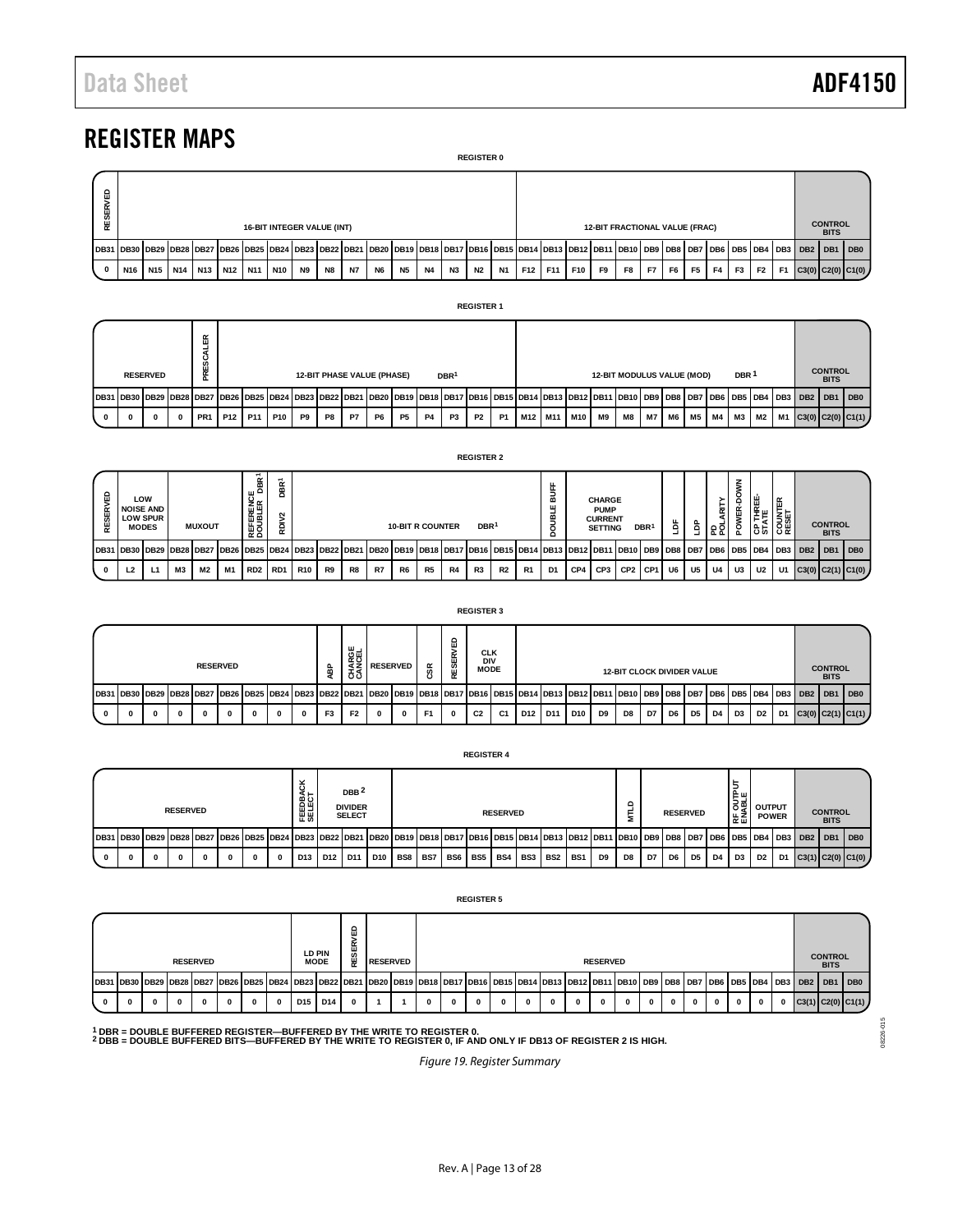



*Figure 20. Register 0 (R0)*

<span id="page-13-1"></span><span id="page-13-0"></span>

*Figure 21. Register 1 (R1)*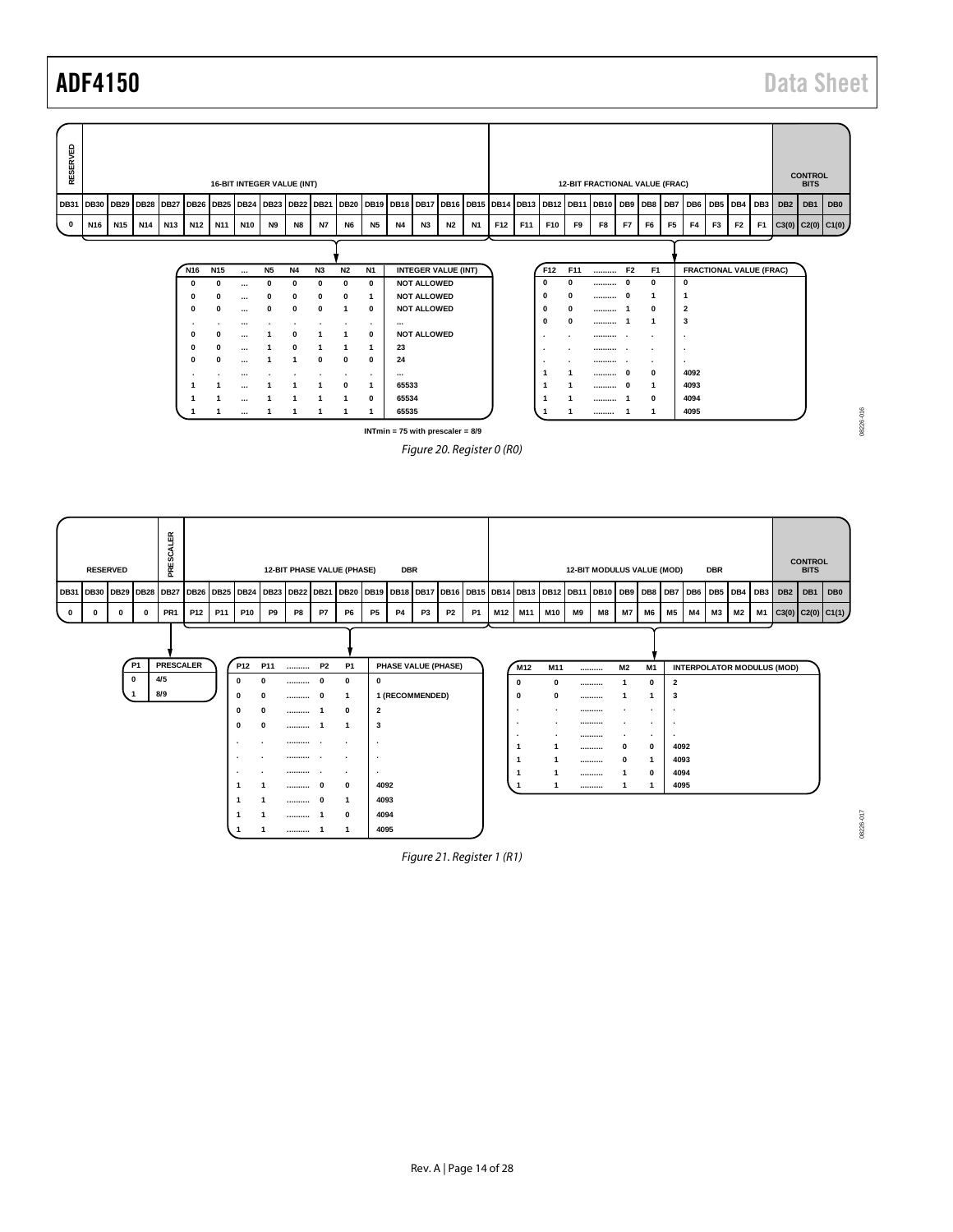## Data Sheet **ADF4150**

08226-018 08226-018



<span id="page-14-0"></span>*Figure 22. Register 2 (R2)*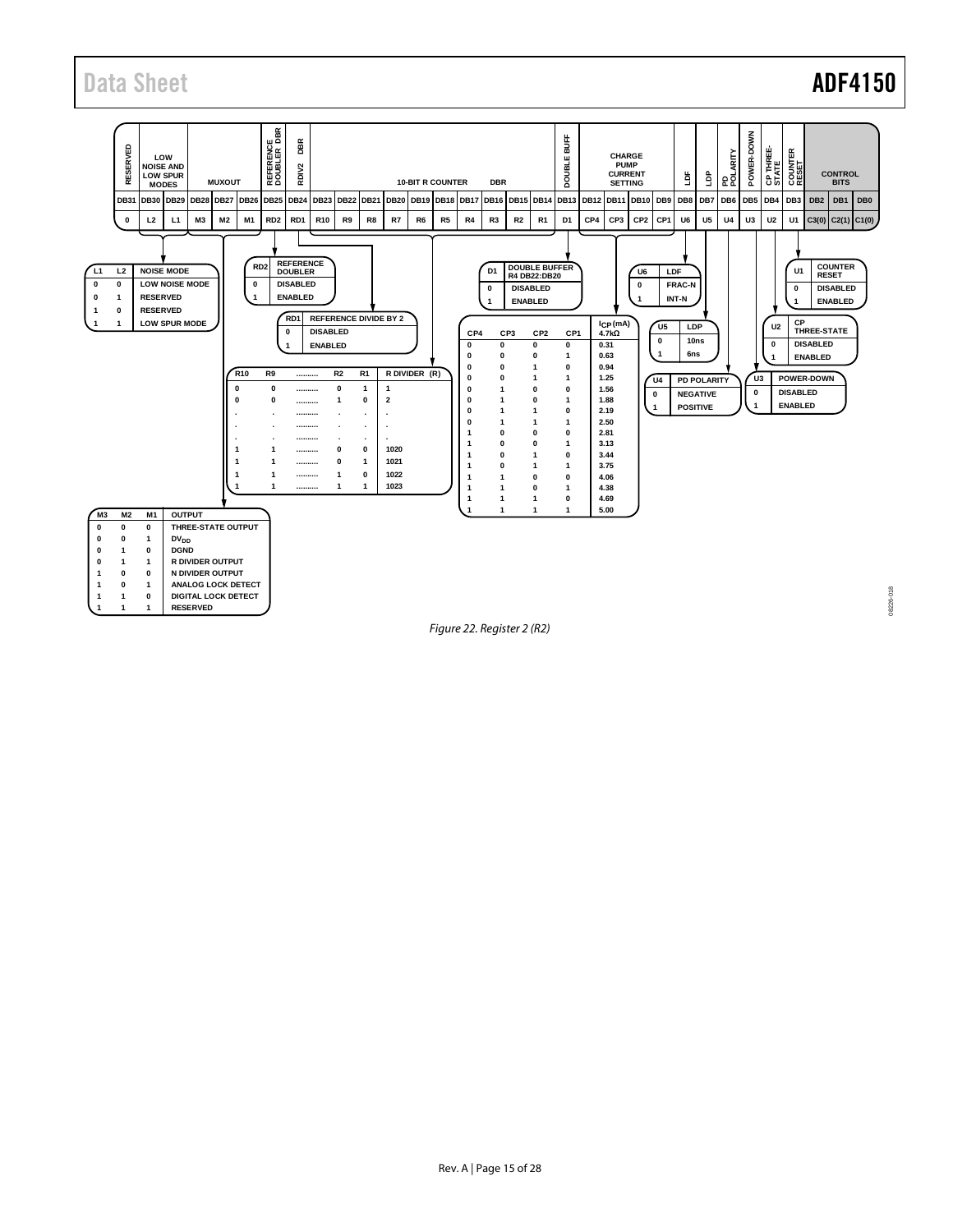ADF4150 Data Sheet



<span id="page-15-1"></span><span id="page-15-0"></span>

*Figure 24. Register 4 (R4)*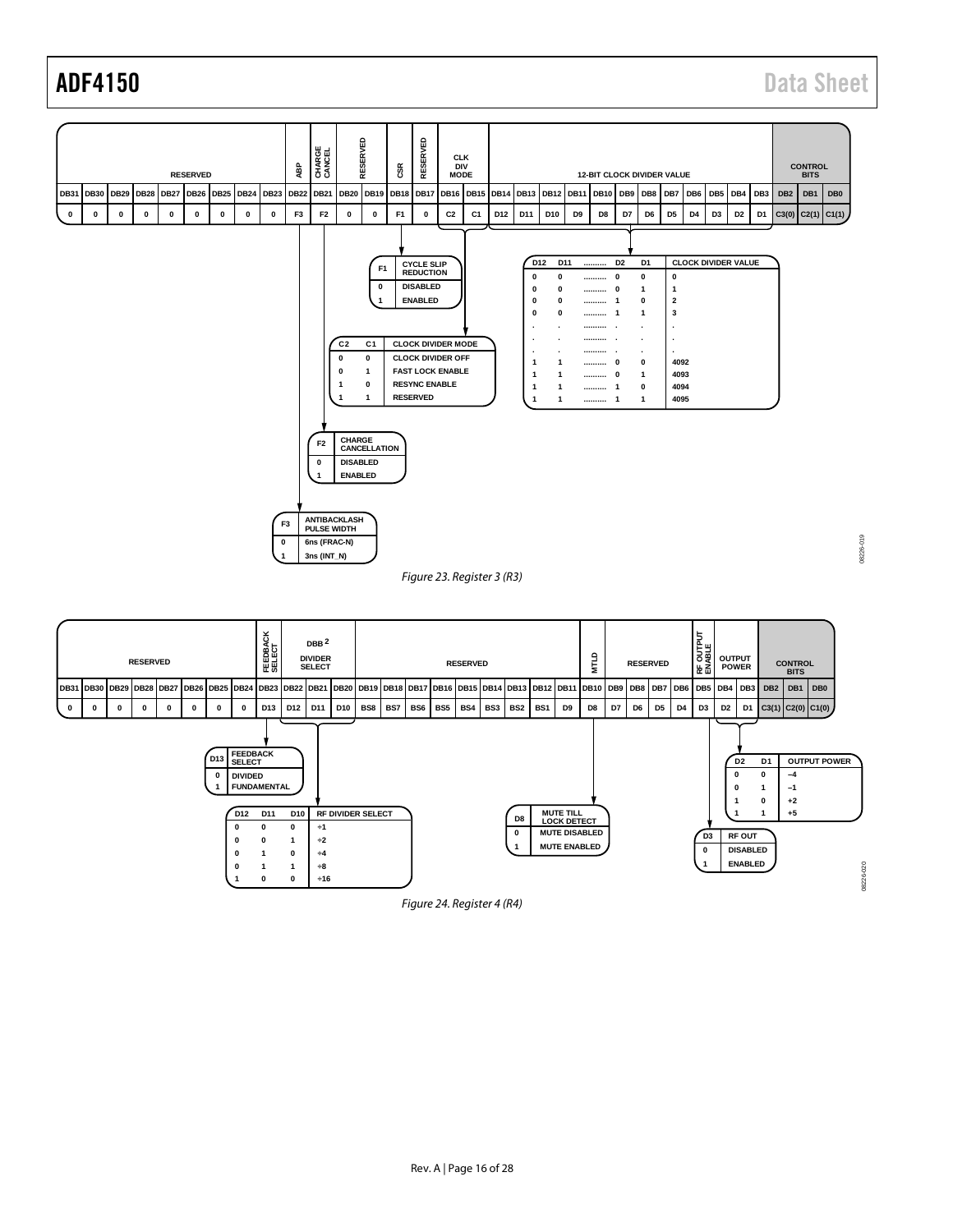08226-021 08226-021

<span id="page-16-0"></span>

|   |                                                                                                                                                                                                                                                                                                                                                                                                                                                                 |  |  | <b>RESERVED</b> |  |  |  |  | LD PIN<br><b>MODE</b> | ۵<br>面<br><b>SERVI</b><br>ш<br>$\simeq$ | <b>RESERVED</b> |  |  |  |                 | <b>RESERVED</b> |  |  |  |  |  |  | <b>CONTROL</b><br><b>BITS</b> |                   |
|---|-----------------------------------------------------------------------------------------------------------------------------------------------------------------------------------------------------------------------------------------------------------------------------------------------------------------------------------------------------------------------------------------------------------------------------------------------------------------|--|--|-----------------|--|--|--|--|-----------------------|-----------------------------------------|-----------------|--|--|--|-----------------|-----------------|--|--|--|--|--|--|-------------------------------|-------------------|
|   | DB31   DB30   DB29   DB28   DB27   DB26   DB25   DB24   DB23   DB22   DB21   DB20   DB3   DB19   DB1   DB16   DB1   DB1   DB12   DB1   DB1   DB3   DB2   DB7   DB6   DB5   DB3   DB3   DB3   DB5   DB5   DB3   DB3   DB3   D<br>D <sub>15</sub><br>D14<br>0<br>0<br>$\mathbf 0$<br>0<br>$\mathbf 0$<br>$\mathbf{0}$<br>0<br>$\mathbf{0}$<br>0<br>$\mathbf 0$<br>0<br>0<br>$\mathbf{0}$<br>$\Omega$<br>0<br>$\mathbf{0}$<br>0<br>0<br>0<br>0<br>0<br>0<br>0<br>0 |  |  |                 |  |  |  |  |                       |                                         |                 |  |  |  | DB <sub>2</sub> | DB1 DB0         |  |  |  |  |  |  |                               |                   |
| 0 |                                                                                                                                                                                                                                                                                                                                                                                                                                                                 |  |  |                 |  |  |  |  |                       |                                         |                 |  |  |  |                 |                 |  |  |  |  |  |  |                               | C3(1) C2(0) C1(1) |
|   | D <sub>14</sub><br><b>LOCK DETECT PIN OPERATION</b><br>D <sub>15</sub><br>LOW<br>$\Omega$<br>0<br><b>DIGITAL LOCK DETECT</b><br>$\Omega$<br>LOW<br>$\Omega$<br>HIGH<br>Figure 25. Register 5 (R5)                                                                                                                                                                                                                                                               |  |  |                 |  |  |  |  |                       |                                         |                 |  |  |  |                 |                 |  |  |  |  |  |  |                               |                   |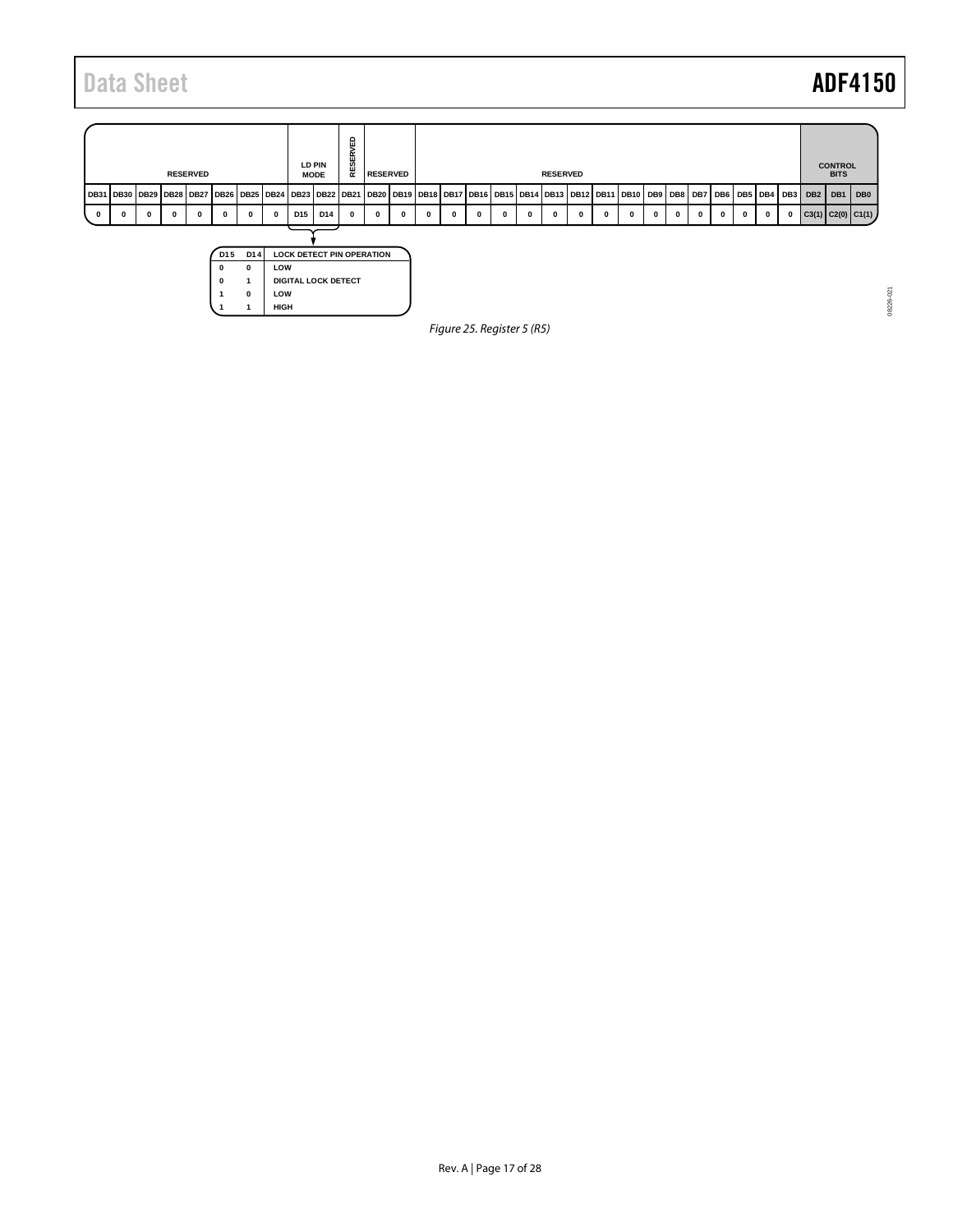### <span id="page-17-0"></span>**REGISTER 0**

#### *Control Bits*

With Bits[C3:C1] set to 0, 0, 0, Register 0 is programmed. [Figure 20](#page-13-0) shows the input data format for programming this register.

#### *16-Bit Integer Value (INT)*

These 16 bits set the INT value, which determines the integer part of the feedback division factor. They are used in Equation 1 (see th[e INT, FRAC, MOD, and R Counter Relationship](#page-10-3) section). All integer values from 23 to 65,535 are allowed for 4/5 prescaler. For 8/9 prescaler, the minimum integer value is 75.

#### *12-Bit Fractional Value(FRAC)*

The 12 FRAC bits set the numerator of the fraction that is input to the Σ-Δ modulator. This, along with INT, specifies the new frequency channel that the synthesizer locks to, as shown in the [RF Synthesizer—A Worked Example](#page-20-0) section. FRAC values from 0 to MOD − 1 cover channels over a frequency range equal to the PFD reference frequency.

#### <span id="page-17-1"></span>**REGISTER 1**

#### *Control Bits*

With Bits[C3:C1] set to 0, 0, 1, Register 1 is programmed. [Figure 21](#page-13-1) shows the input data format for programming this register.

#### *Prescaler Value*

The dual modulus prescaler  $(P/P + 1)$ , along with the INT, FRAC, and MOD counters, determines the overall division ratio from the VCO output to the PFD input.

Operating at CML levels, it takes the clock from the VCO output and divides it down for the counters. It is based on a synchronous 4/5 core. When set to 4/5, the maximum RF frequency allowed is 3 GHz. Therefore, when operating the [ADF4150](http://www.analog.com/ADF4150?doc=ADF4150.pdf) above 3 GHz, this must be set to 8/9. The prescaler limits the INT value, where:

 $P = 4/5$ ,  $N_{MIN} = 23$  $P = 8/9$ ,  $N_{MIN} = 75$ 

In th[e ADF4150,](http://www.analog.com/ADF4150?doc=ADF4150.pdf) P1 in Register 1 sets the prescaler values.

#### *12-Bit Phase Value (Phase)*

These bits control what is loaded as the phase word. The word must be less than the MOD value programmed in Register 1. The word is used to program the RF output phase from 0° to 360° with a resolution of 360°/MOD. See the Phase Resync section for more information. In most applications, the phase relationship between the RF signal and the reference is not important. In such applications, the PHASE value can be used to optimize the fractional and subfractional spur levels. See the [Spur Consistency and Fractional Spur Optimization](#page-23-0) section for more information.

If neither the PHASE resync nor the spurious optimization functions are being used, it is recommended that the PHASE word be set to 1.

#### *12-Bit Modulus Value (MOD)*

This programmable register sets the fractional modulus. This is the ratio of the PFD frequency to the channel step resolution on the RF output. See the [RF Synthesizer—A Worked Example](#page-20-0) section for more information.

#### <span id="page-17-2"></span>**REGISTER 2**

#### *Control Bits*

With Bits[C3:C1] set to 0, 1, 0, Register 2 is programmed. [Figure 22](#page-14-0) shows the input data format for programming this register.

#### <span id="page-17-3"></span>*Low Noise and Spur Modes*

The noise modes on th[e ADF4150](http://www.analog.com/ADF4150?doc=ADF4150.pdf) are controlled by DB30 and DB29 in Register 2 (se[e Figure 22\)](#page-14-0). The noise modes allow the user to optimize a design either for improved spurious performance or for improved phase noise performance.

When the lowest spur setting is chosen, dither is enabled. This randomizes the fractional quantization noise so it resembles white noise rather than spurious noise. As a result, the part is optimized for improved spurious performance. This operation would normally be used when the PLL closed-loop bandwidth is wide, for fast-locking applications. (Wide loop bandwidth is seen as a loop bandwidth greater than 1/10 of the RF<sub>OUT</sub> channel step resolution (fRES)). A wide loop filter does not attenuate the spurs to the same level as a narrow loop bandwidth.

For best noise performance, use the lowest noise setting option. As well as disabling the dither, it also ensures that the charge pump is operating in an optimum region for noise performance. This setting is extremely useful where a narrow loop filter bandwidth is available. The synthesizer ensures extremely low noise and the filter attenuates the spurs. The typical performance characteristics give the user an idea of the trade-off in a typical W-CDMA setup for the different noise and spur settings.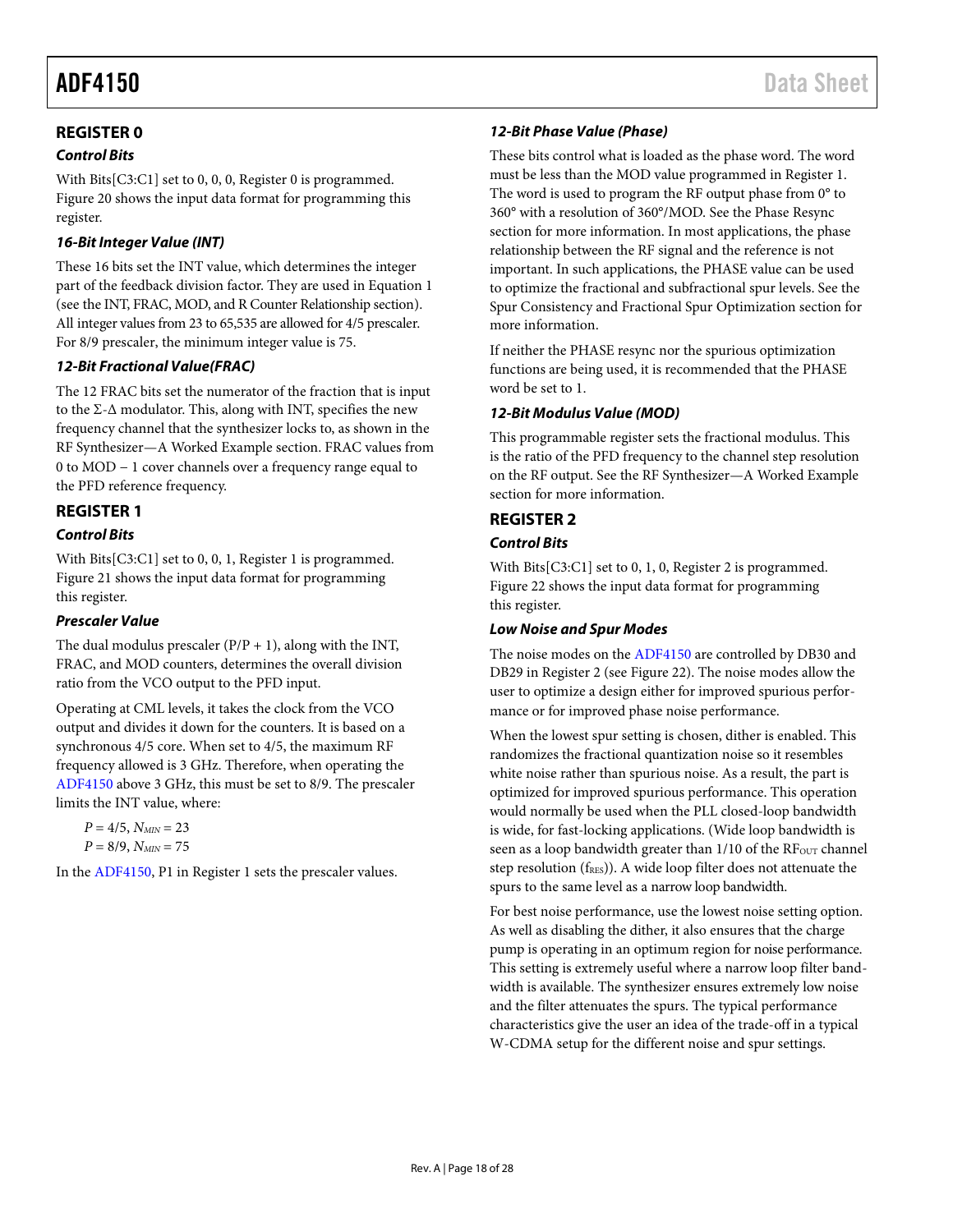#### *MUXOUT*

The on-chip multiplexer is controlled by Bits[DB28:DB26] (see [Figure 22\)](#page-14-0).

#### *Reference Doubler*

Setting DB25 to 0 feeds the  $REF_{IN}$  signal directly to the 10-bit R counter, disabling the doubler. Setting this bit to 1 multiplies the REF<sub>IN</sub> frequency by a factor of 2 before feeding into the 10-bit R counter. When the doubler is disabled, the  $\text{REF}_{\text{IN}}$ falling edge is the active edge at the PFD input to the fractional synthesizer. When the doubler is enabled, both the rising and falling edges of  $REF_{IN}$  become active edges at the PFD input.

When the doubler is enabled and the lowest spur mode is chosen, the in-band phase noise performance is sensitive to the REF<sub>IN</sub> duty cycle. The phase noise degradation can be as much as 5 dB for the REF<sub>IN</sub> duty cycles outside a 45% to 55% range. The phase noise is insensitive to the  $REF_{IN}$  duty cycle in the lowest noise mode. The phase noise is insensitive to the REF<sub>IN</sub> duty cycle when the doubler is disabled.

The maximum allowable  $REF_{IN}$  frequency when the doubler is enabled is 30 MHz.

#### *RDIV2*

Setting the DB24 bit to 1 inserts a divide-by-2 toggle flip-flop between the R counter and PFD, which extends the maximum REF<sub>IN</sub> input rate. This function allows a 50% duty cycle signal to appear at the PFD input, which is necessary for cycle slip reduction.

#### *10-Bit R Counter*

The 10-bit R counter allows the input reference frequency  $(REF_{IN})$  to be divided down to produce the reference clock to the PFD. Division ratios from 1 to 1023 are allowed.

#### *Double Buffer*

DB13 enables or disables double buffering of Bits[DB22:DB20] in Register 4. The [Divider Select](#page-19-4) section explains how double buffering works.

#### *Current Setting*

Bits[DB12:DB9] set the charge pump current setting. This should be set to the charge pump current that the loop filter is designed with (se[e Figure 22\)](#page-14-0).

#### *LDF*

Setting DB8 to 1 enables integer-N digital lock detect, when the FRAC part of the divider is zero; setting DB8 to 0 enables fractional-N digital lock detect.

#### *Lock Detect Precision (LDP)*

When DB7 is set to 0, the fractional-N digital lock detect is activated. In this case after setting DB7 to 0, 40 consecutive PFD cycles of 10 ns must occur before digital lock detect is set. When DB7 is programmed to 1, 40 consecutive reference cycles of 6 ns must occur before digital lock detect goes high. Setting DB8 to 1 causes the activation of the integer-N digital lock detect. In this case, after setting DB7 to 0, 5 consecutive cycles of 10 ns must occur before digital lock detect is set. When DB7 is set to 1, five consecutive cycles of 6 ns must occur.

#### *Phase Detector Polarity*

DB6 sets the phase detector polarity. When a passive loop filter, or noninverting active loop filter is used, set this bit to 1. If an active filter with an inverting characteristic is used, this bit should be set to 0.

#### *Power-Down (PD)*

DB5 provides the programmable power-down mode. Setting this bit to 1 performs a power-down. Setting this bit to 0 returns the synthesizer to normal operation. When in software power-down mode, the part retains all information in its registers. Only if the supply voltages are removed are the register contents lost.

When a power-down is activated, the following events occur:

- The synthesizer counters are forced to their load state conditions.
- The charge pump is forced into three-state mode.
- The digital lock detect circuitry is reset.
- The RF<sub>OUT</sub> buffers are disabled.
- The input register remains active and capable of loading and latching data.

#### *Charge Pump (CP) Three-State*

DB4 puts the charge pump into three-state mode when programmed to 1. It should be set to 0 for normal operation.

#### *Counter Reset*

DB3 is the R counter and N counter reset bit for the [ADF4150.](http://www.analog.com/ADF4150?doc=ADF4150.pdf) When this bit is 1, the RF synthesizer N counter and R counter are held in reset. For normal operation, this bit should be set to 0.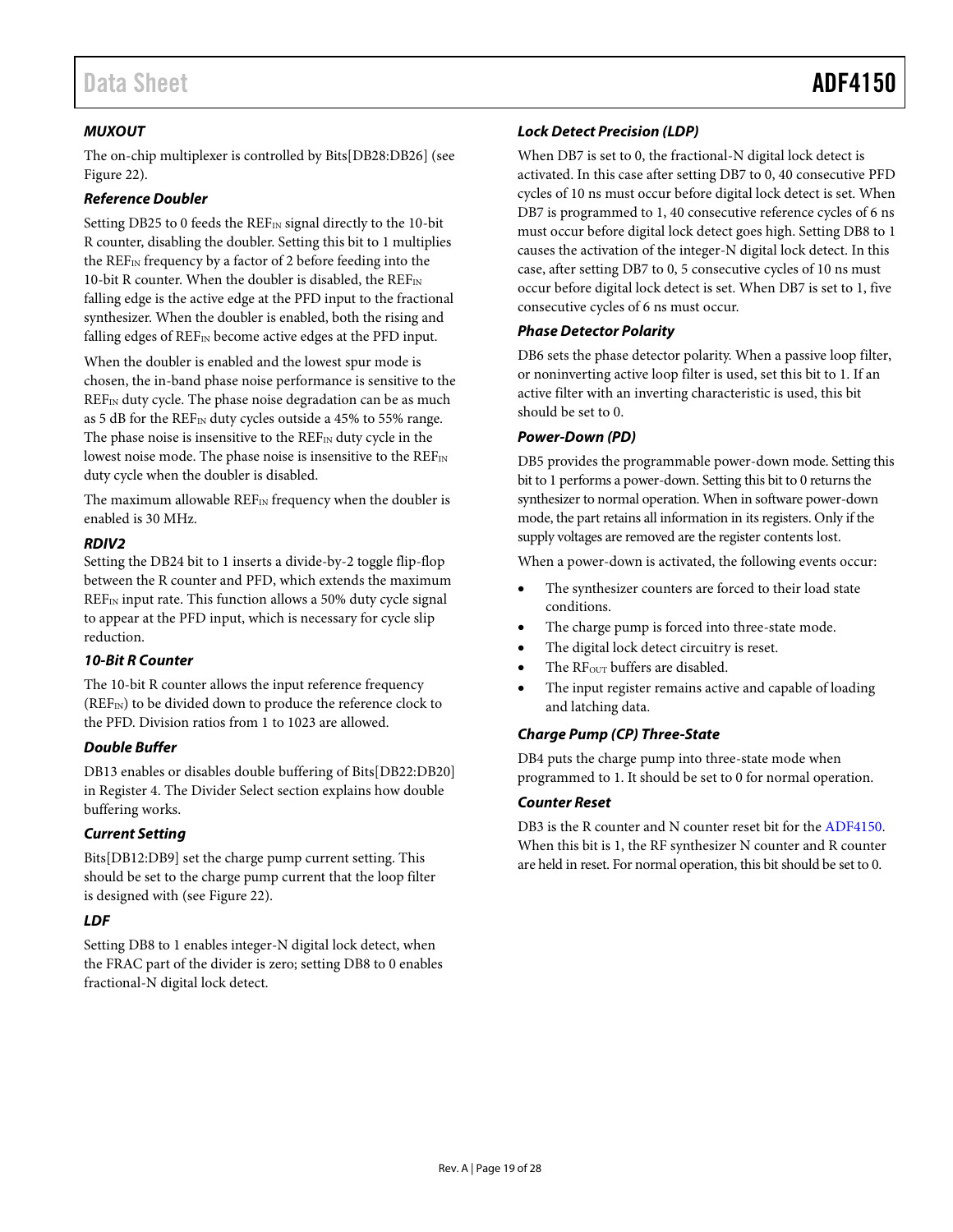### <span id="page-19-0"></span>**REGISTER 3**

#### *Control Bits*

With Bits[C3:C1] set to 0, 1, 1, Register 3 is programmed. [Figure 23](#page-15-0) shows the input data format for programming this register.

#### *Antibacklash Pulse Width*

Setting DB22 to 0 sets the PFD antibacklash pulse width to 6 ns. This is the recommended mode for fractional-N use. By setting this bit to 1, the 3 ns pulse width is used and results in a phase noise and spur improvement in integer-N operation. For fractional-N mode it is not recommended to use this smaller setting.

#### *Charge Cancellation Mode Pulse Width*

Setting DB21 to 1 enables charge pump charge cancellation. This has the effect of reducing PFD spurs in integer-N mode. In fractional-N mode, this bit should not be used and the relevant result in a phase noise and spur improvement. For fractional-N mode, it is not recommended to use this smaller setting.

#### *Cycle Slip Reduction (CSR) Enable*

Setting DB18 to 1 enables cycle slip reduction. This is a method for improving lock times. Note that the signal at the phase frequency detector (PFD) must have a 50% duty cycle for cycle slip reduction to work. The charge pump current setting must also be set to a minimum. See the [Cycle Slip Reduction for Faster](#page-21-0)  [Lock Times](#page-21-0) section for more information.

#### *Clock Divider Mode*

Bits[DB16:DB15] must be set to 1, 0 to activate PHASE resync or 0, 1 to activate fast lock. Setting Bits[DB16:DB15] to 0, 0 disables the clock divider. See [Figure 23.](#page-15-0)

#### *12-Bit Clock Divider Value*

The 12-bit clock divider value sets the timeout counter for activation of PHASE resync. See the [Phase Re](#page-23-1)sync section for more information. It also sets the timeout counter for fast lock. See the [Fast Lock Timer and Register Sequences](#page-21-2) section for more information.

### <span id="page-19-1"></span>**REGISTER 4**

#### *Control Bits*

With Bits[C3: C1] set to 1, 0, 0, Register 4 is programmed. [Figure 24](#page-15-1) shows the input data format for programming this register.

#### *Feedback Select*

DB23 selects the feedback from VCO output to the N-counter. When this bit is set to 1, the signal is taken from the VCO directly. When this bit is set to 0, it is taken from the output of the output dividers. The dividers enable covering of the wide frequency band (137.5 MHz to 4.4 GHz). When the divider is enabled and the feedback signal is taken from the output, the RF output signals of two separately configured PLLs are in phase. This is useful in some applications where the positive interference of signals is required to increase the power.

#### <span id="page-19-4"></span>*Divider Select*

Bits[DB22:DB20] select the value of the output divider (see [Figure 24\)](#page-15-1).

#### *Mute-Till-Lock Detect*

If DB10 is set to 1, the supply current to the RF output stage is shut down until the part achieves lock as measured by the digital lock detect circuitry.

#### *RF Output Enable*

DB5 enables or disables primary RF output, depending on the chosen value.

#### *Output Power*

DB4 and DB3 set the value of the primary RF output power level (se[e Figure 24\)](#page-15-1).

#### <span id="page-19-2"></span>**REGISTER 5**

#### *Control Bits*

With Bits[C3:C1] set to 1, 0, 1, Register 5 is programmed. [Figure 25](#page-16-0) shows the input data form for programming this register.

#### *Lock Detect PIN Operation*

Bits[DB23:DB22] set the operation of the lock detect pin (see [Figure 25\)](#page-16-0).

#### <span id="page-19-3"></span>**INITIALIZATION SEQUENCE**

The following sequence of registers is the correct sequence for initial power up of the [ADF4150](http://www.analog.com/ADF4150?doc=ADF4150.pdf) after the correct application of voltages to the supply pins:

- Register 5
- Register 4
- Register 3
- Register 2
- Register 1
- Register 0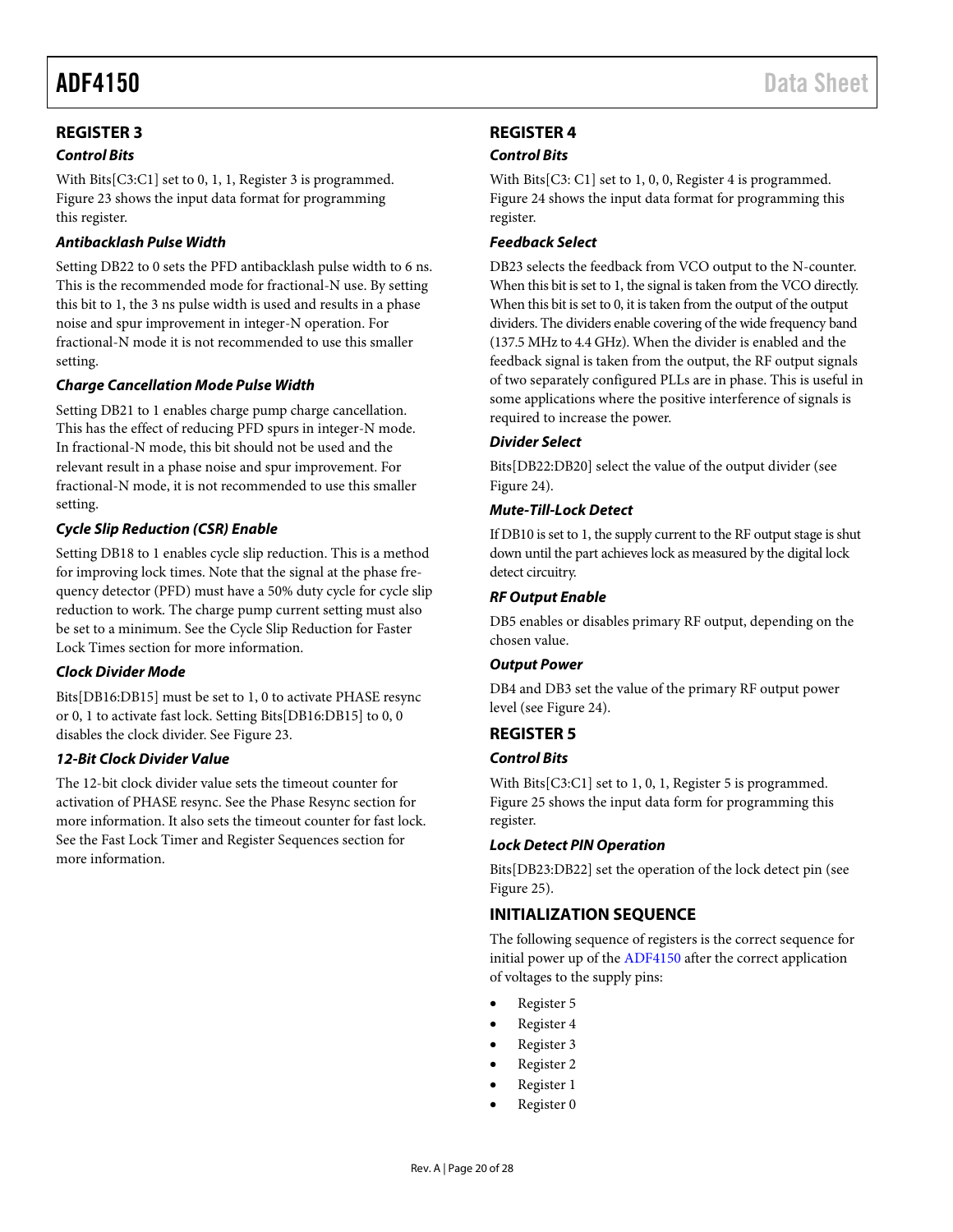#### <span id="page-20-0"></span>**RF SYNTHESIZER—A WORKED EXAMPLE**

The following is an example how to program th[e ADF4150](http://www.analog.com/ADF4150?doc=ADF4150.pdf) synthesizer:

$$
RF_{OUT} = [INT + (FRAC/MOD)] \times [f_{PFD}]/RF\,Divider
$$
 (3)

where:

*RFOUT* is the RF frequency output.

*INT* is the integer division factor.

*FRAC* is the fractionality.

*MOD* is the modulus.

*RF Divider* is the output divider that divides down the VCO frequency.

 $f_{\text{PFD}} = REF_{\text{IN}} \times [(1 + D)/(R \times (1 + T))]$  (4)

where:

*REFIN* is the reference frequency input. *D* is the RF REF<sub>IN</sub> doubler bit. *T* is the reference divide-by-2 bit (0 or 1). *R* is the RF reference division factor.

For example, in a UMTS system, where 2112.6 MHz RF frequency output ( $RF_{OUT}$ ) is required, a 10 MHz reference frequency input ( $REF_{IN}$ ) is available, and a 200 kHz channel resolution ( $f_{RESOUT}$ ) is required, on the RF output. A 2.1 GHz VCO would be suitable, but a 4.2 GHz VCO would also be suitable. In the second case, the RF divider of 2 should be used (VCO frequency =  $4225.2$  MHz,  $RF_{OUT}$  = VCO frequency/ $RF$ divider = 4225.2 MHz/2 = 2112.6 MHz).

It is also important where the loop is closed. In this example, the loop is closed as depicted i[n Figure 26](#page-20-4) (from the out divider).





<span id="page-20-4"></span>A channel resolution (fRESOUT) of 200 kHz is required at the output of the RF divider. Therefore, channel resolution at the output of the VCO ( $f_{RES}$ ) is to be twice the  $f_{RESOUT}$ , that is, 400 kHz.

$$
MOD = REF_{IN}/f_{RES}
$$

$$
MOD = 10 MHz/400 kHz = 25
$$

From Equation 4

$$
f_{PFD} = [10 \text{ MHz} \times (1+0)/1] = 10 \text{ MHz}
$$
 (5)

$$
2112.6 \text{ MHz} = 10 \text{ MHz} \times (INT + FRAC/25)/2 \tag{6}
$$

where:

*INT* = 422 *FRAC* = 13

#### <span id="page-20-1"></span>**MODULUS**

The choice of modulus (MOD) depends on the reference signal ( $REF_{IN}$ ) available and the channel resolution ( $f_{RES}$ ) required at the RF output. For example, a GSM system with 13 MHz  $\text{REF}_{\text{IN}}$ sets the modulus to 65. This means the RF output resolution ( $f_{RES}$ ) is the 200 kHz (13 MHz/65) necessary for GSM. With dither off, the fractional spur interval depends on the modulus values chosen (see [Table 6\)](#page-22-3).

#### <span id="page-20-2"></span>**REFERENCE DOUBLER AND REFERENCE DIVIDER**

The reference doubler on-chip allows the input reference signal to be doubled. This is useful for increasing the PFD comparison frequency. Making the PFD frequency higher improves the noise performance of the system. Doubling the PFD frequency usually improves noise performance by 3 dB. It is important to note that the PFD cannot operate above 32 MHz due to a limitation in the speed of the  $\Sigma$ - $\Delta$  circuit of the N-divider.

The reference divide-by-2 divides the reference signal by 2, resulting in a 50% duty cycle PFD frequency. This is necessary for the correct operation of the cycle slip reduction (CSR) function. See the [Cycle Slip Reduction for Faster Lock Times](#page-21-0) section for more information.

#### <span id="page-20-3"></span>**12-BIT PROGRAMMABLE MODULUS**

Unlike most other fractional-N PLLs, th[e ADF4150](http://www.analog.com/ADF4150?doc=ADF4150.pdf) allows the user to program the modulus over a 12-bit range. This means the user can set up the part in many different configurations for the application, when combined with the reference doubler and the 10-bit R counter.

For example, consider an application that requires 1.75 GHz RF and 200 kHz channel step resolution. The system has a 13 MHz reference signal.

One possible setup is feeding the 13 MHz directly to the PFD and programming the modulus to divide by 65. This results in the required 200 kHz resolution.

Another possible setup is using the reference doubler to create 26 MHz from the 13 MHz input signal. The 26 MHz is then fed into the PFD programming the modulus to divide by 130. This also results in 200 kHz resolution and offers superior phase noise performance over the previous setup.

The programmable modulus is also very useful for multistandard applications. If a dual-mode phone requires PDC and GSM 1800 standards, the programmable modulus is a great benefit. PDC requires 25 kHz channel step resolution, whereas GSM 1800 requires 200 kHz channel step resolution.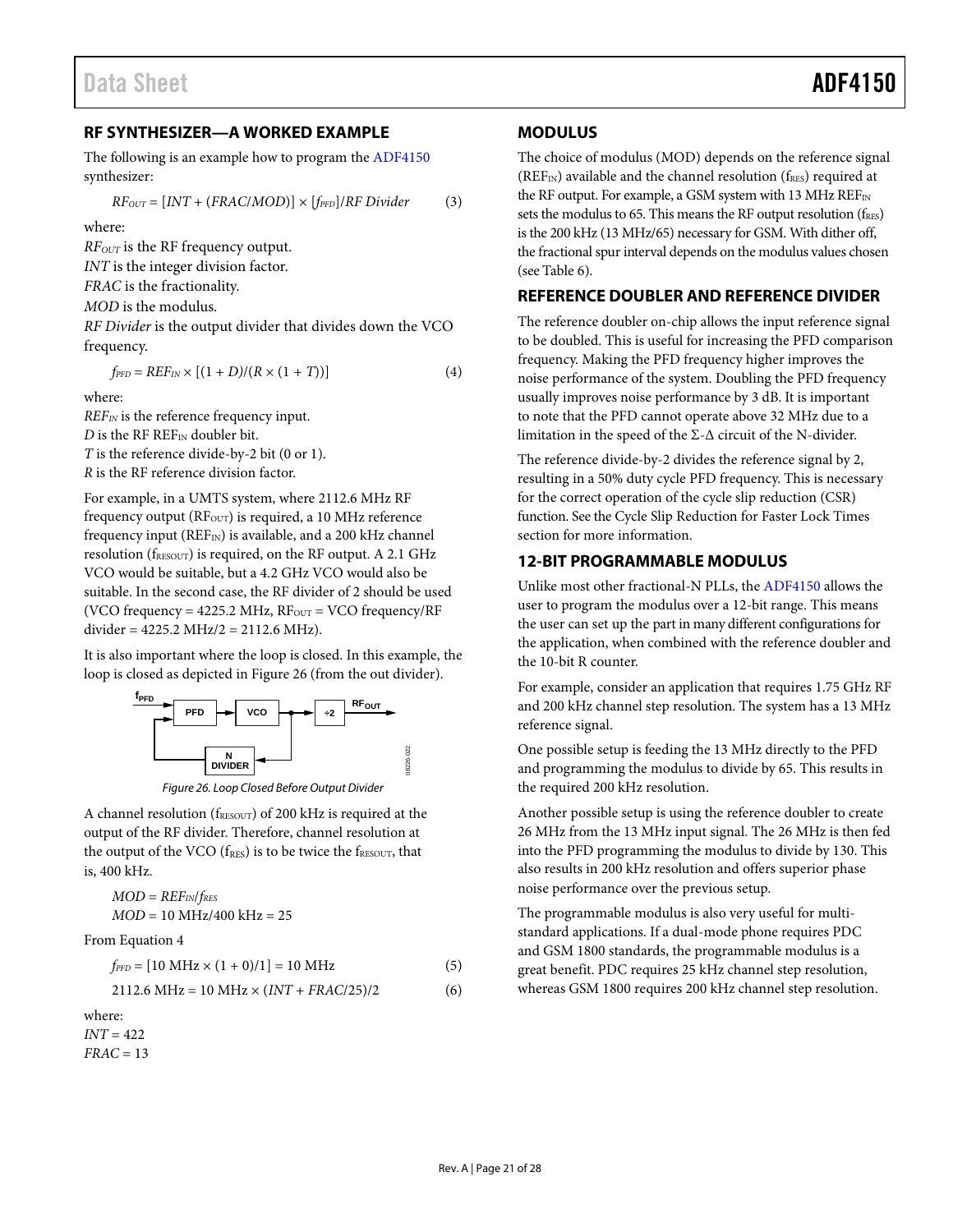A 13 MHz reference signal can be fed directly to the PFD, and the modulus can be programmed to 520 when in PDC mode  $(13 \text{ MHz}/520 = 25 \text{ kHz}).$ 

The modulus needs to be reprogrammed to 65 for GSM 1800 operation (13 MHz/65 = 200 kHz).

It is important that the PFD frequency remain constant (13 MHz). This allows the user to design one loop filter for both setups without running into stability issues. It is important to remember that the ratio of the RF frequency to the PFD frequency principally affects the loop filter design, not the actual channel spacing.

### <span id="page-21-0"></span>**CYCLE SLIP REDUCTION FOR FASTER LOCK TIMES**

As outlined in the [Low Noise and Spur Mode](#page-17-3) section, the [ADF4150](http://www.analog.com/ADF4150?doc=ADF4150.pdf) contains a number of features that allow optimization for noise performance. However, in fast locking applications, the loop bandwidth generally needs to be wide, and therefore, the filter does not provide much attenuation of the spurs. If the cycle slip reduction feature is enabled, the narrow loop bandwidth is maintained for spur attenuation but faster lock times are still possible.

#### *Cycle Slips*

Cycle slips occur in integer-N/fractional-N synthesizers when the loop bandwidth is narrow compared to the PFD frequency. The phase error at the PFD inputs accumulates too fast for the PLL to correct, and the charge pump temporarily pumps in the wrong direction. This slows down the lock time dramatically. The [ADF4150](http://www.analog.com/ADF4150?doc=ADF4150.pdf) contains a cycle slip reduction feature that extends the linear range of the PFD, allowing faster lock times without modifications to the loop filter circuitry.

When the circuitry detects that a cycle slip is about to occur, it turns on an extra charge pump current cell. This outputs a constant current to the loop filter, or removes a constant current from the loop filter (depending on whether the VCO tuning voltage needs to increase or decrease to acquire the new frequency). The effect is that the linear range of the PFD is increased. Loop stability is maintained because the current is constant and is not a pulsed current.

If the phase error increases again to a point where another cycle slip is likely, th[e ADF4150](http://www.analog.com/ADF4150?doc=ADF4150.pdf) turns on another charge pump cell. This continues until the [ADF4150](http://www.analog.com/ADF4150?doc=ADF4150.pdf) detects the VCO frequency has gone past the desired frequency. The extra charge pump cells are turned off one by one until all the extra charge pump cells have been disabled and the frequency is settled with the original loop filter bandwidth.

Up to seven extra charge pump cells can be turned on. In most applications, it is enough to eliminate cycle slips altogether, giving much faster lock times.

Setting Bit DB18 in Register 3 to 1 enables cycle slip reduction. Note that the PFD requires a 45% to 55% duty cycle for CSR to operate correctly.

### <span id="page-21-1"></span>**SPURIOUS OPTIMIZATION AND FAST LOCK**

Narrow loop bandwidths can filter unwanted spurious signals, but these usually have a long lock time. A wider loop bandwidth achieves faster lock times, but a wider loop bandwidth may lead to increased spurious signals inside the loop bandwidth.

The fast lock feature can achieve the same fast lock time as the wider bandwidth, but with the advantage of a narrow final loop bandwidth to keep spurs low.

### <span id="page-21-2"></span>**FAST LOCK TIMER AND REGISTER SEQUENCES**

If the fast lock mode is used, a timer value is to be loaded into the PLL to determine the duration of the wide bandwidth mode.

When Bits[DB16:DB15] in Register 3 are set to 0, 1 (fast lock enable), the timer value is loaded by the 12-bit clock divider value. The following sequence must be programmed to use fast lock:

- 1. Initialization sequence (see the Initialization Sequence section); occurs only once after powering up the part.
- 2. Load Register 3 by setting Bits[DB16:DB15] to 0, 1 and the chosen fast lock timer value [DB14:DB3]. Note that the duration the PLL remains in wide bandwidth is equal to the fast lock timer/fPFD.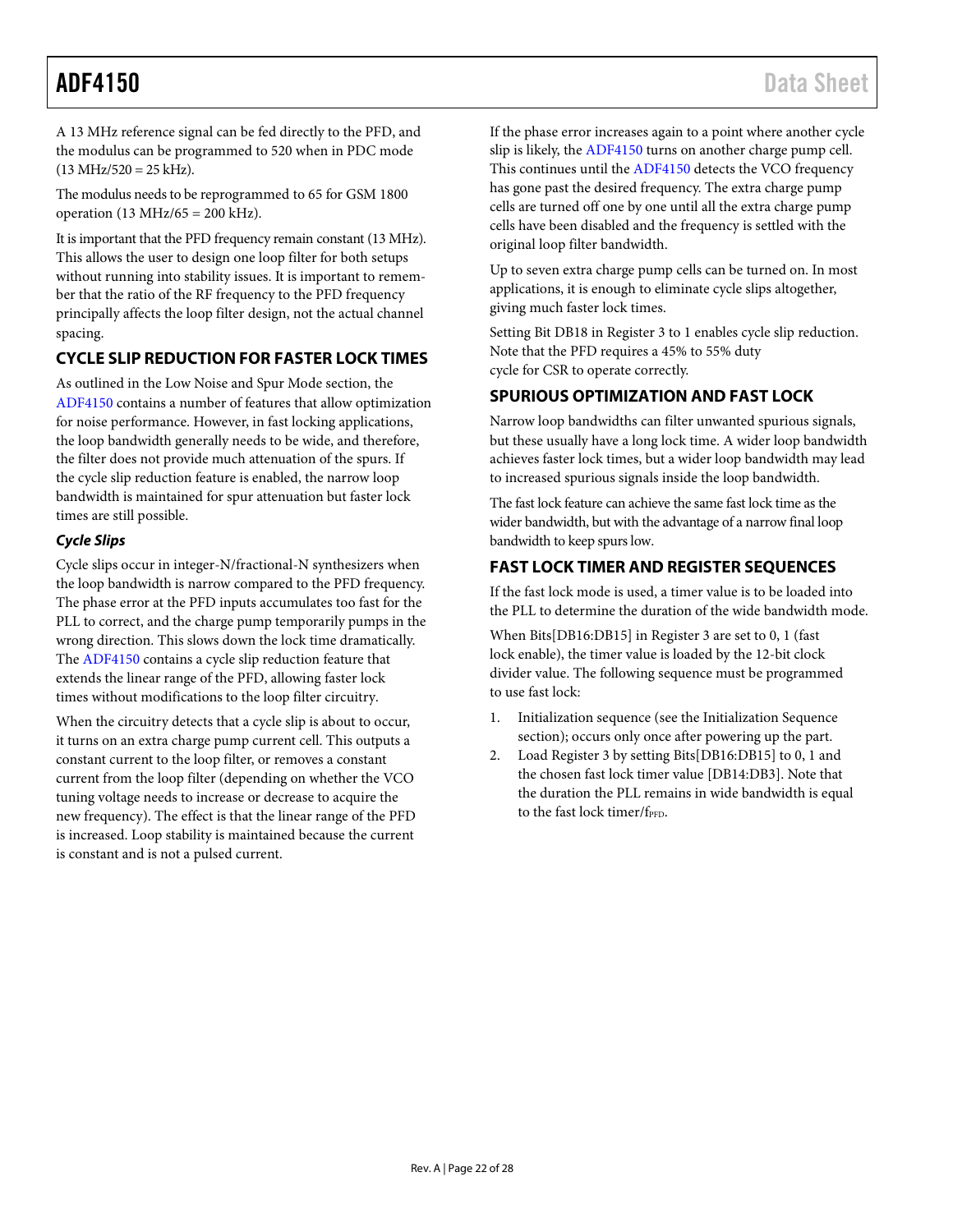### <span id="page-22-0"></span>**FAST LOCK—AN EXAMPLE**

If a PLL has a reference frequency of 13 MHz, fPFD of 13 MHz and a required lock time of 50 µs, the PLL is set to wide bandwidth for 40 µs. This example assumes a modulus of 65 for channel spacing of 200 kHz.

If the time period set for the wide bandwidth is  $40 \mu s$ , then

*Fast Lock Timer Value* = *Time In Wide Bandwidth*  $\times$  *f<sub>PFD</sub>*/*MOD* 

*Fast Lock Timer Value* = 40 µs × 13 MHz/65 = 8

Therefore, 8 must be loaded into the clock divider value in Register 3 in Step 1 of the sequence described in the [Fast Lock](#page-21-2)  [Timer and Register Sequences](#page-21-2) section.

#### <span id="page-22-1"></span>**FAST LOCK—LOOP FILTER TOPOLOGY**

To use fast lock mode, the damping resistor in the loop filter is reduced to ¼ of its value while in wide bandwidth mode. To achieve the wider loop filter bandwidth, the charge pump current increases by a factor of 16. To maintain loop stability, the damping resistor must be reduced a factor of ¼. To enable fast lock, the SW pin is shorted to the GND pin by settings Bits[DB16:DB15] in Register 3 to 0, 1. The following two topologies are available:

- The damping resistor (R1) is divided into two values (R1 and R1A) that have a ratio of 1:3 (see [Figure 27\)](#page-22-4).
- An extra resistor (R1A) is connected directly from SW, as shown i[n Figure 28.](#page-22-5) The extra resistor is calculated such that the parallel combination of an extra resistor and the damping resistor (R1) is reduced to ¼ of the original value of R1 (see [Figure 28\)](#page-22-5).



<span id="page-22-4"></span>*Figure 27. Fast Lock Loop Filter Topology—Topology 1*



<span id="page-22-5"></span>*Figure 28. Fast Lock Loop Filter Topology—Topology 2*

#### <span id="page-22-2"></span>**SPUR MECHANISMS**

This section describes the three different spur mechanisms that arise with a fractional-N synthesizer and how to minimize them in th[e ADF4150.](http://www.analog.com/ADF4150?doc=ADF4150.pdf)

#### *Fractional Spurs*

The fractional interpolator in the [ADF4150](http://www.analog.com/ADF4150?doc=ADF4150.pdf) is a third-order Σ-Δ modulator (SDM) with a modulus (MOD) that is programmable to any integer value from 2 to 4095. In low spur mode (dither enabled), the minimum allowable value of MOD is 50. The SDM is clocked at the PFD reference rate  $(f_{\text{PPD}})$  that allows PLL output frequencies to be synthesized at a channel step resolution of f<sub>PFD</sub>/MOD.

In low noise mode (dither off), the quantization noise from the Σ-Δ modulator appears as fractional spurs. The interval between spurs is f<sub>PFD</sub>/L, where L is the repeat length of the code sequence in the digital  $\Sigma$ - $\Delta$  modulator. For the third-order modulator used in th[e ADF4150,](http://www.analog.com/ADF4150?doc=ADF4150.pdf) the repeat length depends on the value of MOD, as listed in Table 6.

#### <span id="page-22-3"></span>**Table 6. Fractional Spurs with Dither Off**

| <b>Condition (Dither Off)</b>      | Repeat<br>Length      | <b>Spur Interval</b> |
|------------------------------------|-----------------------|----------------------|
| If MOD is divisible by 2 but not 3 | $2 \times MOD$        | Channel step/2       |
| If MOD is divisible by 3 but not 2 | $3 \times MOD$        | Channel step/3       |
| If MOD is divisible by 6           | $6 \times \text{MOD}$ | Channel step/6       |
| Otherwise                          | <b>MOD</b>            | Channel step         |

In low spur mode (dither on), the repeat length is extended to 221 cycles, regardless of the value of MOD, which makes the quantization error spectrum look like broadband noise. This may degrade the in-band phase noise at the PLL output by as much as 10 dB. For lowest noise, dither off is a better choice, particularly when the final loop bandwidth is low enough to attenuate even the lowest frequency fractional spur.

#### *Integer Boundary Spurs*

Another mechanism for fractional spur creation is the interactions between the RF VCO frequency and the reference frequency. When these frequencies are not integer related (the point of a fractional-N synthesizer) spur sidebands appear on the VCO output spectrum at an offset frequency that corresponds to the beat note or difference frequency between an integer multiple of the reference and the VCO frequency. These spurs are attenuated by the loop filter and are more noticeable on channels close to integer multiples of the reference where the difference frequency can be inside the loop bandwidth, therefore the name integer boundary spurs.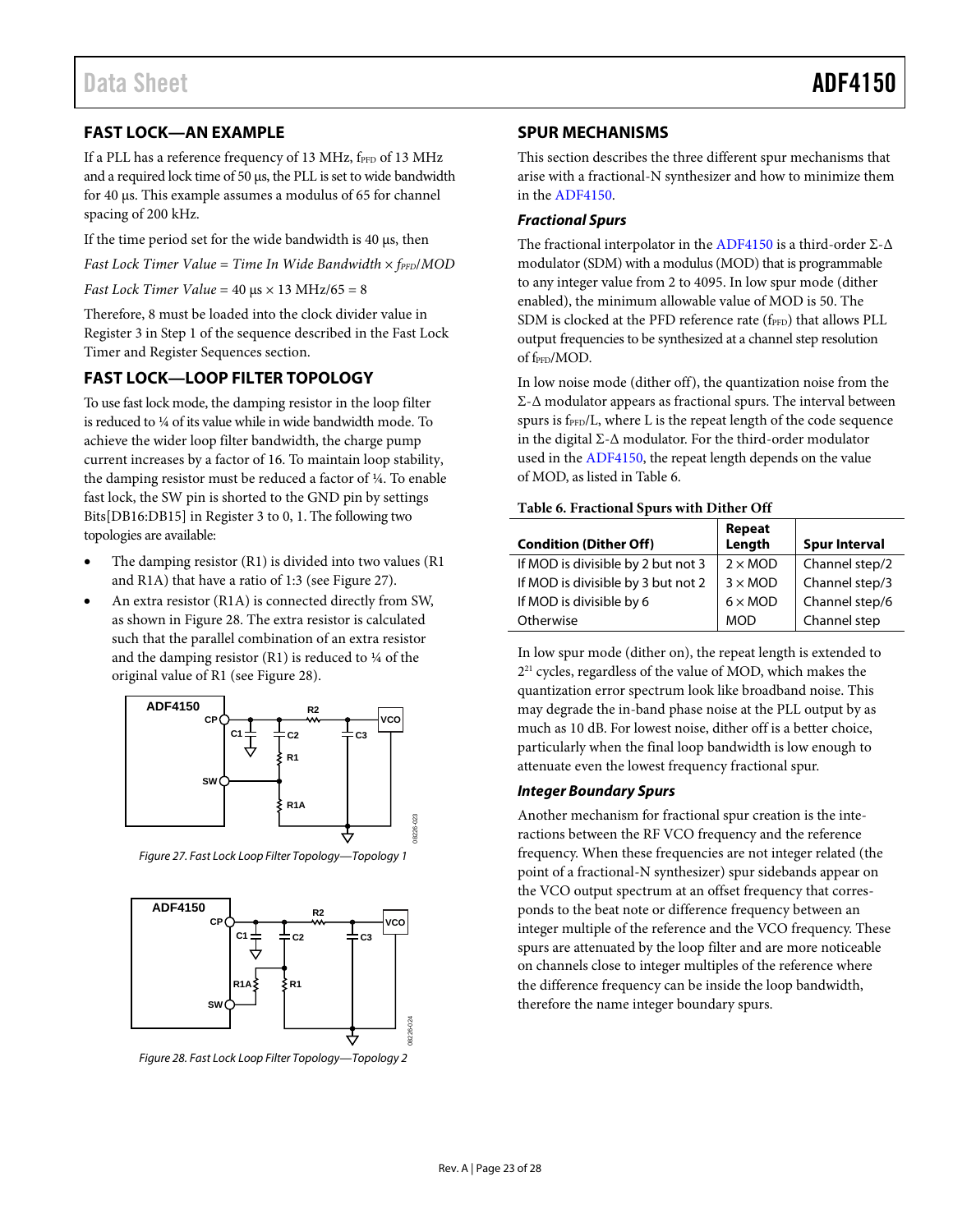#### *Reference Spurs*

Reference spurs are generally not a problem in fractional-N synthesizers because the reference offset is far outside the loop bandwidth. However, any reference feedthrough mechanism that bypasses the loop can cause a problem. Feedthrough of low levels of on-chip reference switching noise, through the  $RF_{IN}$ pin back to the VCO, can result in reference spur levels as high as −90 dBc. PCB layout needs to ensure adequate isolation between VCO traces and the input reference to avoid a possible feedthrough path on the board.

#### <span id="page-23-0"></span>**SPUR CONSISTENCY AND FRACTIONAL SPUR OPTIMIZATION**

With dither off, the fractional spur pattern due to the quantization noise of the SDM also depends on the particular phase word with which the modulator is seeded.

The phase word can be varied to optimize the fractional and subfractional spur levels on any particular frequency. Thus, a look-up table of phase values corresponding to each frequency can be constructed for use when programming the [ADF4150.](http://www.analog.com/ADF4150?doc=ADF4150.pdf)

If a look-up table is not used, keep the phase word at a constant value to ensure consistent spur levels on any particular frequency.

#### <span id="page-23-1"></span>**PHASE RESYNC**

The output of a fractional-N PLL can settle to any one of the MOD phase offsets with respect to the input reference, where MOD is the fractional modulus. The phase resync feature in the [ADF4150](http://www.analog.com/ADF4150?doc=ADF4150.pdf) produces a consistent output phase offset with respect to the input reference. This is necessary in applications where the output phase and frequency are important, such as digital beam forming. See the [Phase Programmability](#page-23-2) section for how to program a specific RF output phase when using phase resync.

Phase resync is enabled by setting Bit DB16, Bit DB15 in Register 3 to 1, 0. When PHASE resync is enabled, an internal timer generates sync signals at intervals of t<sub>SYNC</sub> given by the following formula:

 $t_{\text{SYNC}} = \text{CLK\_DIV\_VALUE} \times \text{MOD} \times t_{\text{PFD}}$ 

where:

 $t_{\text{PFD}}$  is the PFD reference period.

*CLK\_DIV\_VALUE* is the decimal value programmed in Bits[DB14:DB3] of Register 3 and can be any integer in the range of 1 to 4095.

*MOD* is the modulus value programmed in Bits[DB14:DB3] of Register 1 (R1).

When a new frequency is programmed, the second sync pulse after the LE rising edge is used to resynchronize the output phase to the reference. The t<sub>SYNC</sub> time is to be programmed to a value that is at least as long as the worst-case lock time. This guarantees that the PHASE resync occurs after the last cycle slip in the PLL settling transient.

In the example shown i[n Figure 29,](#page-23-3) the PFD reference is 25 MHz and MOD is 125 for a 200 kHz channel spacing. t<sub>SYNC</sub> is set to 400 µs by programming CLK\_DIV\_VALUE to 80.



#### <span id="page-23-3"></span><span id="page-23-2"></span>*Phase Programmability*

The phase word in Register 1 controls the RF output phase. As this word is swept from 0 to MOD, the RF output phase sweeps over a 360° range in steps of 360°/MOD.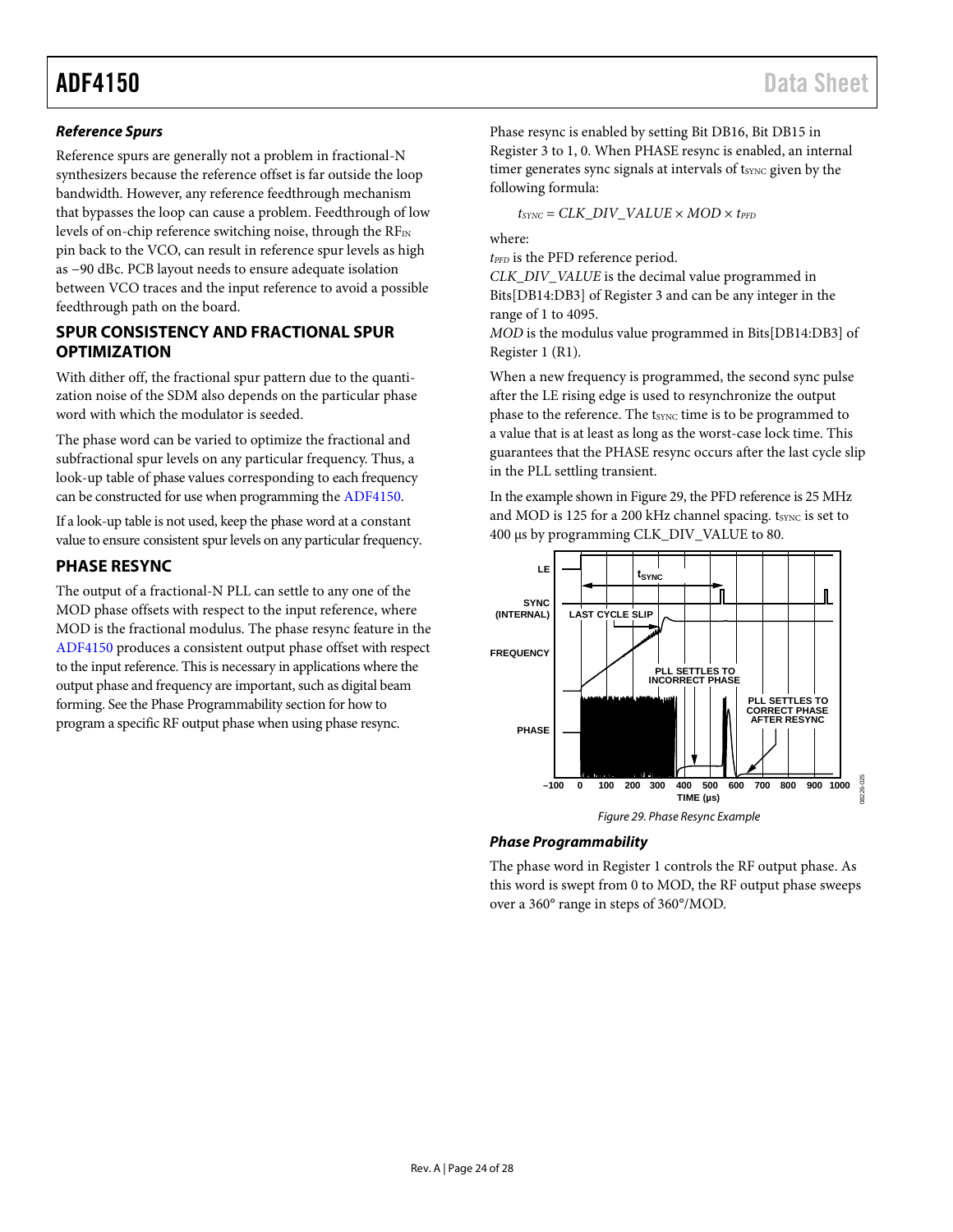## <span id="page-24-0"></span>APPLICATIONS INFORMATION **DIRECT CONVERSION MODULATOR**

<span id="page-24-1"></span>Direct conversion architectures are increasingly being used to implement base station transmitters[. Figure 30](#page-24-2) shows how Analog Devices, Inc., parts can be used to implement such a system.

The circuit block diagram shows the [AD9788](http://www.analog.com/AD9788?doc=ADF4150.pdf) TxDAC® being used with the [ADL5375.](http://www.analog.com/ADL5375?doc=ADF4150.pdf) The use of dual integrated DACs, such as the [AD9788](http://www.analog.com/AD9788?doc=ADF4150.pdf) with its specified ±0.02 dB and ±0.004 dB gain and offset matching characteristics, ensures minimum error contribution (over temperature) from this portion of the signal chain.

The local oscillator (LO) is implemented using th[e ADF4150.](http://www.analog.com/ADF4150?doc=ADF4150.pdf)  The low-pass filter was designed using ADIsimPLL™ for a channel spacing of 200 kHz and a closed-loop bandwidth of 35 kHz.

The LO ports of the [ADL5375](http://www.analog.com/ADL5375?doc=ADF4150.pdf) can be driven differentially from the RF<sub>OUT</sub>+ and RF<sub>OUT</sub>− outputs of th[e ADF4150.](http://www.analog.com/ADF4150?doc=ADF4150.pdf) This gives better performance than a single-ended LO driver and eliminates the use of a balun to convert from a single-ended LO input to the more desirable differential LO inputs for the [ADL5375.](http://www.analog.com/ADL5375?doc=ADF4150.pdf) The typical rms phase noise (100 Hz to 5 MHz) of the LO in this configuration is 0.61°rms.

The [ADL5375](http://www.analog.com/ADL5375?doc=ADF4150.pdf) accepts LO drive levels from −10 dBm to 0 dBm. The optimum LO power can be software programmed on the [ADF4150,](http://www.analog.com/ADF4150?doc=ADF4150.pdf) which allows levels from −4 dBm to +5 dBm from each output.

The RF output is designed to drive a 50  $\Omega$  load but must be ac-coupled, as shown i[n Figure 30.](#page-24-2) If the I and Q inputs are driven in quadrature by 2 V p-p signals, the resulting output power from the modulator is approximately 2 dBm.



<span id="page-24-2"></span>*Figure 30. Direct Conversion Modulator*

18226-026 08226-026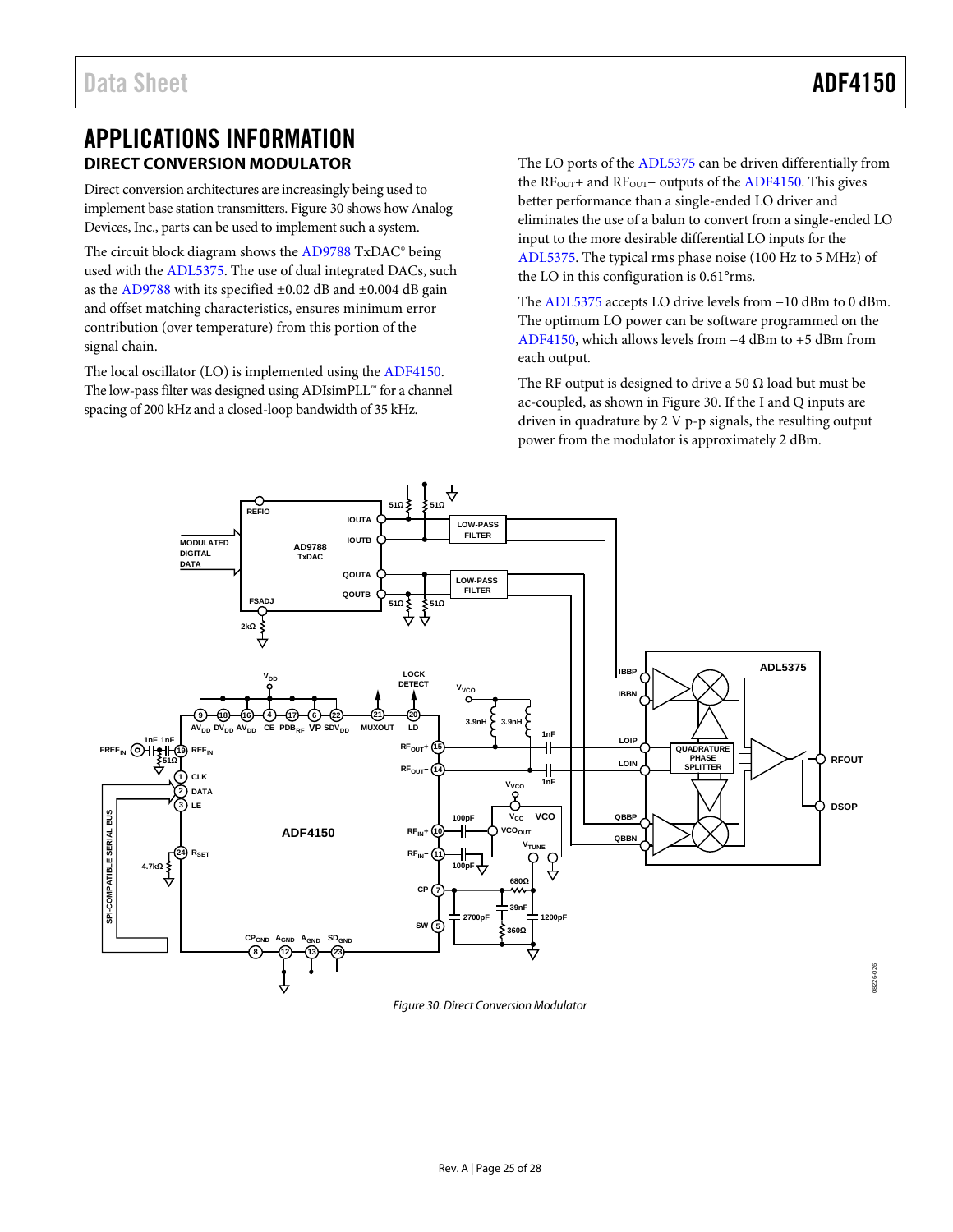#### <span id="page-25-0"></span>**INTERFACING**

The [ADF4150](http://www.analog.com/ADF4150?doc=ADF4150.pdf) has a simple SPI-compatible serial interface for writing to the device. CLK, DATA, and LE control the data transfer. When LE goes high, the 32 bits that have been clocked into the appropriate register on each rising edge of CLK are transferred to the appropriate latch. Se[e Figure 2](#page-4-1) for the timing diagram and [Table 5](#page-11-5) for the register address table.

#### *[ADuC812](http://www.analog.com/ADuC812?doc=ADF4150.pdf) Interface*

[Figure 31](#page-25-2) shows the interface between th[e ADF4150](http://www.analog.com/ADF4150?doc=ADF4150.pdf) and the [ADuC812](http://www.analog.com/ADuC812?doc=ADF4150.pdf) MicroConverter®. Because th[e ADuC812](http://www.analog.com/ADuC812?doc=ADF4150.pdf) is based on an 8051 core, this interface can be used with any 8051-based microcontroller. The MicroConverter is set up for SPI master mode with CPHA = 0. To initiate the operation, the I/O port driving LE is brought low. Each latch of th[e ADF4150](http://www.analog.com/ADF4150?doc=ADF4150.pdf) needs a 32-bit word, which is accomplished by writing four 8-bit bytes from the MicroConverter to the device. When the fourth byte has been written, the LE input should be brought high to complete the transfer.





08226-027

<span id="page-25-2"></span>I/O port lines on the [ADuC812](http://www.analog.com/ADuC812?doc=ADF4150.pdf) are also used to control powerdown (CE input) and detect lock (MUXOUT configured as lock detect and polled by the port input). When operating in the described mode, the maximum SCLOCK rate of the [ADuC812](http://www.analog.com/ADuC812?doc=ADF4150.pdf) is 4 MHz. This means that the maximum rate at which the output frequency can be changed is 125 kHz.

#### *[ADSP-21xx](http://www.analog.com/ADSP-21?doc=ADF4150.pdf) Interface*

[Figure 32](#page-25-3) shows the interface between the [ADF4150](http://www.analog.com/ADF4150?doc=ADF4150.pdf) and a [ADSP-21xx](http://www.analog.com/ADSP-21?doc=ADF4150.pdf) digital signal processor. Th[e ADF4150](http://www.analog.com/ADF4150?doc=ADF4150.pdf) needs a 32-bit serial word for each latch write. The easiest way to accomplish this using the [ADSP-21xx](http://www.analog.com/ADSP-21?doc=ADF4150.pdf) family is to use the autobuffered transmit mode of operation with alternate framing. This provides a means for transmitting an entire block of serial data before an interrupt is generated.



*Figure 32[. ADSP-21xx](http://www.analog.com/ADSP-21?doc=ADF4150.pdf) t[o ADF4150](http://www.analog.com/ADF4150?doc=ADF4150.pdf) Interface*

<span id="page-25-3"></span>Set up the word length for 8 bits and use four memory locations for each 32-bit word. To program each 32-bit latch, store the 8-bit bytes, enable the autobuffered mode, and write to the transmit register of the DSP. This last operation initiates the autobuffer transfer.

#### <span id="page-25-1"></span>**PCB DESIGN GUIDELINES FOR CHIP SCALE PACKAGE**

The lands on the chip scale package (CP-24-7) are rectangular. The PCB pad for these is to be 0.1 mm longer than the package land length and 0.05 mm wider than the package land width. The land is to be centered on the pad. This ensures the solder joint size is maximized. The bottom of the chip scale package has a central thermal pad.

The thermal pad on the PCB is to be at least as large as the exposed pad. On the PCB, there is to be a minimum clearance of 0.25 mm between the thermal pad and the inner edges of the pad pattern. This ensures that shorting is avoided.

Thermal vias can be used on the PCB thermal pad to improve the thermal performance of the package. If vias are used, they are to be incorporated in the thermal pad at 1.2 mm pitch grid. The via diameter is to be between 0.3 mm and 0.33 mm, and the via barrel is to be plated with one ounce copper to plug the via.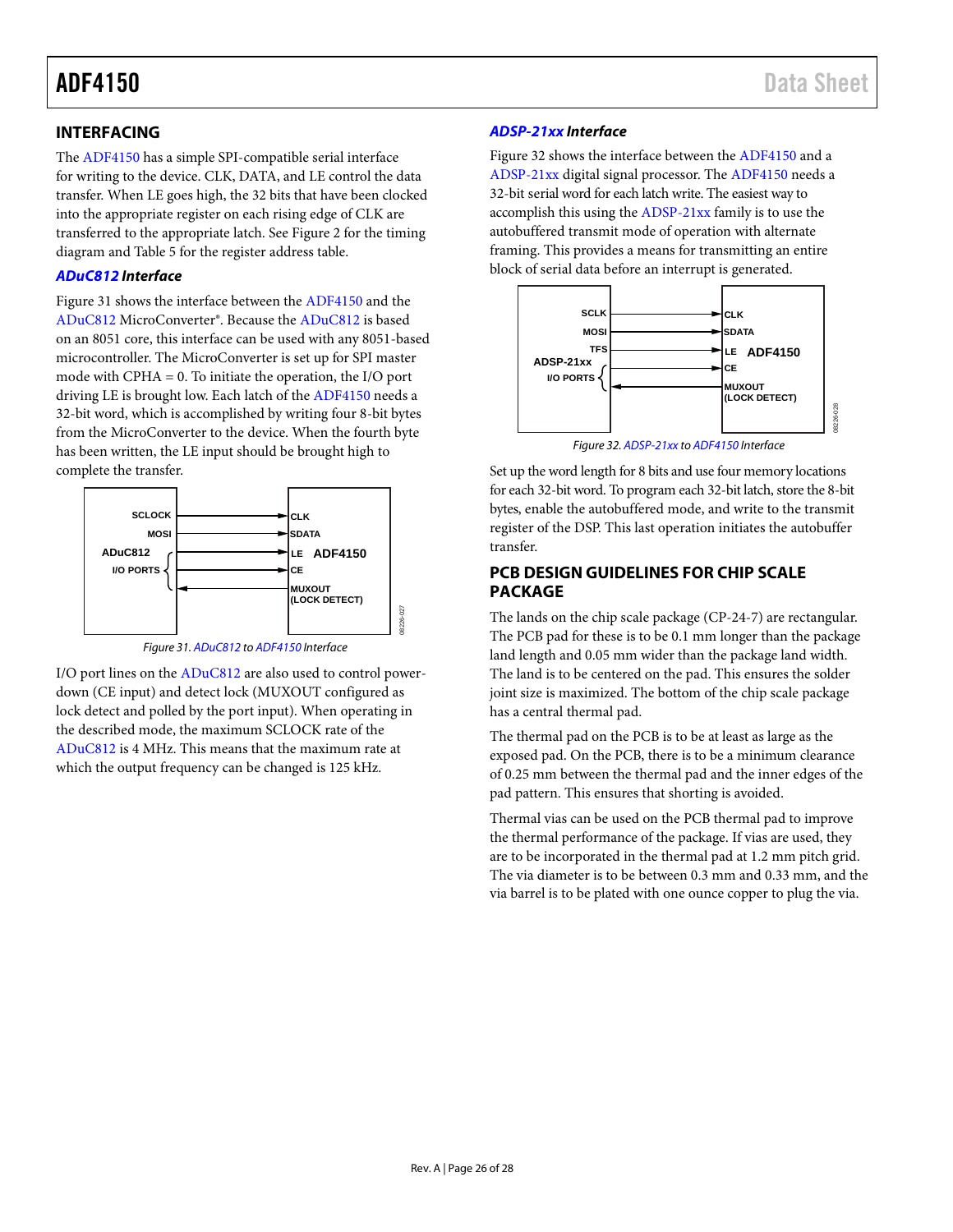### <span id="page-26-0"></span>**OUTPUT MATCHING**

There are a number of ways to match the output of th[e ADF4150](http://www.analog.com/ADF4150?doc=ADF4150.pdf) for optimum operation; the most basic is to use a 50  $\Omega$  resistor to AV<sub>DD</sub>. A dc bypass capacitor of 100 pF is connected in series as shown in [Figure 33.](#page-26-1) Because the resistor is not frequency dependent, this provides a good broadband match. The output power in this circuit into a 50  $\Omega$  load typically gives values chosen by Bits[DB4:DB3] in Register 4 (R4).



<span id="page-26-1"></span>A better solution is to use a shunt inductor (acting as an RF choke) to AV<sub>DD</sub>. This gives a better match and, therefore, more output power.

Experiments indicate that the circuit shown in [Figure 34](#page-26-2) provides an excellent match to 50  $\Omega$  for the W-CDMA UMTS Band 1 (2110 MHz to 2170 MHz). The maximum output power in that case is about 7 dBm. Both single-ended architectures can be examined using the EVAL[-ADF4150E](http://www.analog.com/ADF4150?doc=ADF4150.pdf)B1Z evaluation board.



*Figure 34. Optimu[m ADF4150](http://www.analog.com/ADF4150?doc=ADF4150.pdf) Output Stage*

<span id="page-26-2"></span>If differential outputs are not needed, the unused output can be terminated or combined with both outputs using a balun.